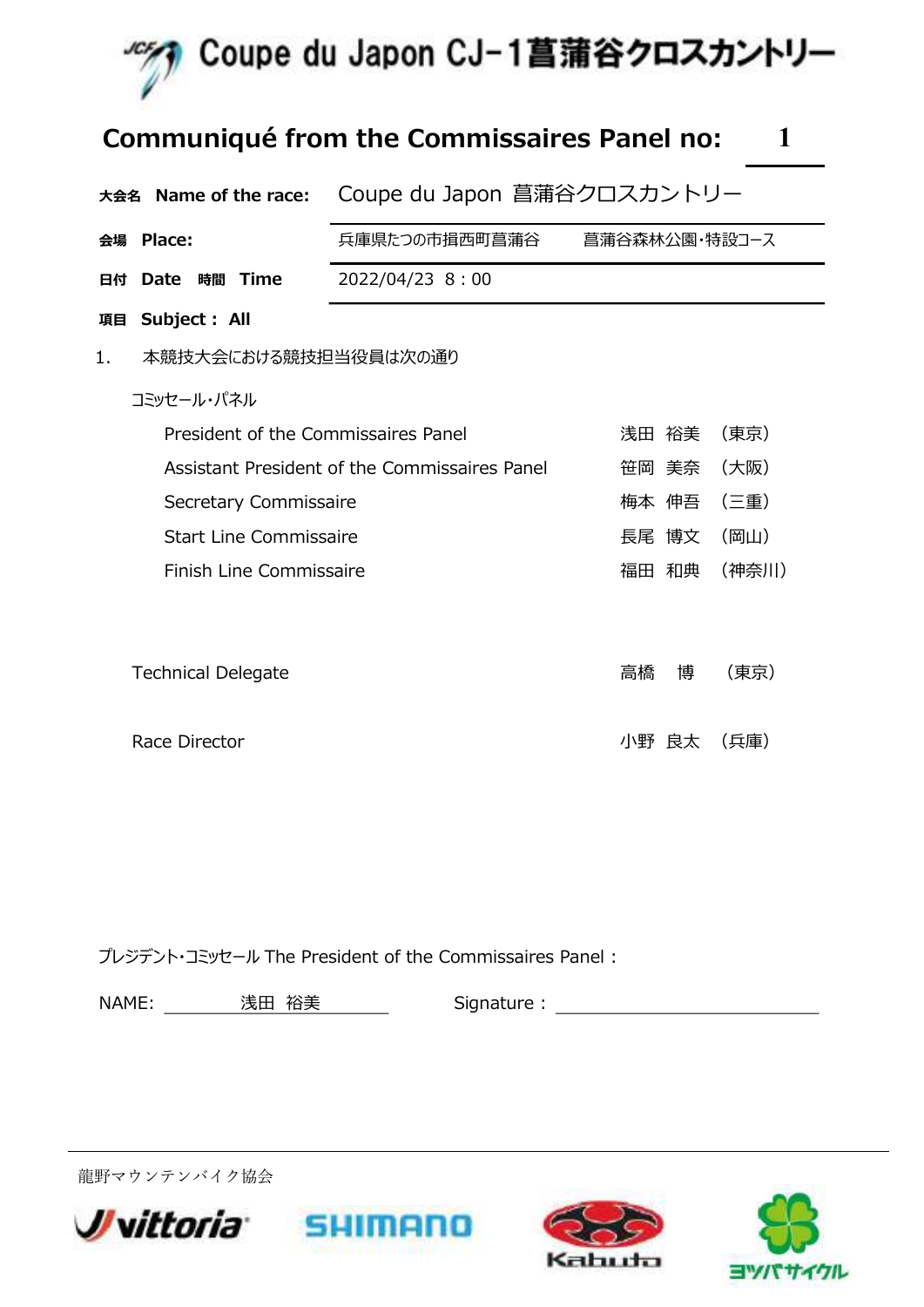

### Communiqué from the Commissaires Panel no: 8

項目 Subject : XCO

1.4 月 25 日 (日) のクロスカントリー競技の周回数とスケジュールは次の通りは次の通り

| (8:25) | 男子オープン  | 1 周+ループ)       |
|--------|---------|----------------|
| 9:10   | 男子ユース   | 2 周+ループ        |
| 9:12   | 男子チャレンジ | 2 周+ループ        |
| 9:14   | 女子ユース   | 2 周+ループ        |
|        | 女子マスターズ | 2 周+ループ        |
|        | 女子チャレンジ | 1 周+ループ        |
| 10:15  | 男子アドバンス | 3 周+ループ        |
| 11:55  | 男子マスターズ | 4 周+ループ        |
| 11:57  | 女子エリート  | 4周+ループ (80%適用) |
| 13:50  | 男子エリート  | 6周+ループ (80%適用) |
| 13:52  | 男子ジュニア  | 4 周+ル−プ(80%適用) |

※表彰式は各クラス準備が整い次第表彰ステージにて行います。 ※女子エリートの表彰式は男子エリート レース終了後に行います。

プレジデント・コミッセール The President of the Commissaires Panel :

NAME: 浅田 裕美 Signature :

龍野マウンテンバイク協会







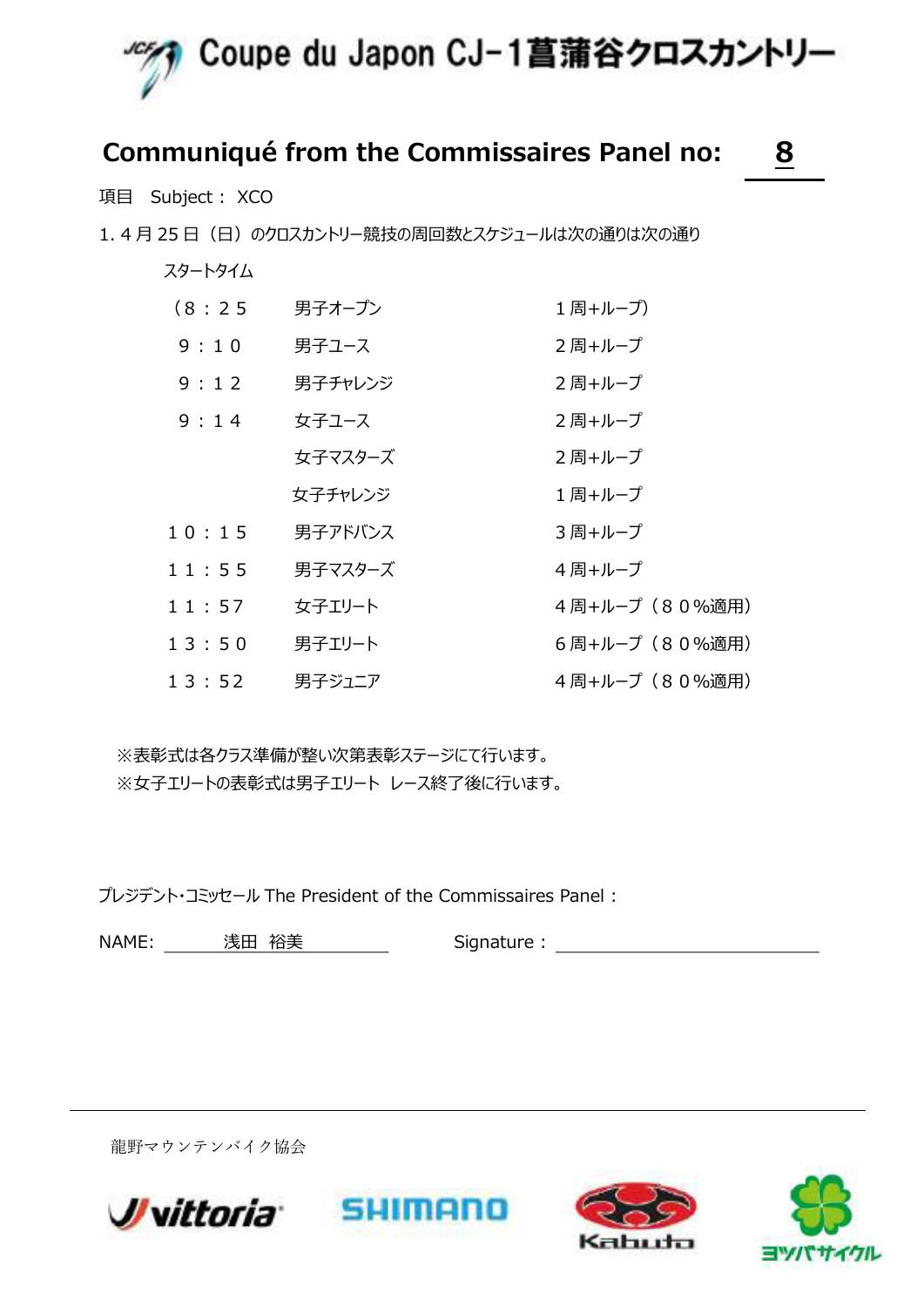

Communique<sup>'</sup> No.36

Official Results

【XCO男子エリート】

Distance:  $2km + 3.2 km \times 6$  Laps = 21.2 km

1/2 2022年4月24日(日)

#### Start Time:13:49:57.

| RANK BIB       |    | UCI-ID                    | NAME-E                             | NAME-J    | DIS      | NAT        | <b>TEAM</b>                     | TIME                     | GAP               | km/h |
|----------------|----|---------------------------|------------------------------------|-----------|----------|------------|---------------------------------|--------------------------|-------------------|------|
| $\mathbf{1}$   |    |                           | 6 10009431616 Ryo TAKEUCHI         | 竹内 遼      | 岐阜県      | <b>JPN</b> | <b>FUKAYA RACING</b>            | 1:34:06.557              | $\qquad \qquad -$ | 14.2 |
| $\overline{2}$ |    |                           | 4 10007631052 Toki SAWADA          | 時<br>沢田   | 静岡県      | <b>JPN</b> | <b>TEAM BRIDGESTONE Cycling</b> | 1:36:23.512 0:02:16.955  |                   | 13.9 |
| 3              |    |                           | 8 10009660069 Ari HIRABAYASHI      | 平林 安里     | 長野県      | <b>JPN</b> | TEAM SCOTT TERRA SYSTEM         | 1:37:40.100 0:03:33.543  |                   | 13.7 |
| 4              |    |                           | 5 10011067074 Asahi MIYATSU        | 宮津 旭      | 長野県      | <b>JPN</b> | PAXPROJECT                      | 1:40:12.390 0:06:05.833  |                   | 13.4 |
| 5              |    |                           | 16 10020957135 Issei MATSUMOTO *   | 松本 一成     | 長野県      | <b>JPN</b> | RIDE MASHUN SPECIALIZED         | 1:40:32.236 0:06:25.679  |                   | 13.3 |
| 6              |    |                           | 9 10085920459 Raito SUZUKI *       | 鈴木 来人     | 長野県      | <b>JPN</b> | <b>FUKAYA RACING</b>            | 1:43:33.539 0:09:26.982  |                   | 12.9 |
| 7              |    | 3 10006562739 Seiji SATO  |                                    | 佐藤<br>誠示  | 埼玉県      | <b>JPN</b> | SAGE'S STYLE                    | 1:45:07.501 0:11:00.944  |                   | 12.7 |
| 8              |    |                           | 23 10021290369 Koutarou MURAKAMI * | 村上 功太郎    | 愛媛県      | <b>JPN</b> | 松山大学                            | 1:45:58.038 0:11:51.481  |                   | 12.6 |
| 9              |    |                           | 1 10003805919 Motoshi KADOTA       | 基志<br>門田  | 愛媛県      | <b>JPN</b> | <b>TEAM GIANT</b>               |                          | $-1$ Lap          | 13.0 |
| 10             |    |                           | 58 10020957337 Gene KITABAYASHI *  | 北林仁       | 長野県      | <b>JPN</b> | Athlete Farm SPECIALIZED        |                          | $-1$ Lap          | 13.0 |
| 11             |    |                           | 7 10020773239 Ryota KOMOTO *       | 高本 亮太     | 東京都      | <b>JPN</b> | 立命館大学                           | $\overline{\phantom{m}}$ | $-2$ Laps         | 13.2 |
| 12             |    |                           | 17 10003390536 Yu TAKENOUCHI       | 竹之内<br>悠  | 京都府      | <b>JPN</b> | $\frac{1}{2}$                   |                          | $-2$ Laps         | 13.2 |
| 13             |    | 29 10015111267 Ryoji TOYA |                                    | 戸谷<br>亮司  | 長野県      | <b>JPN</b> | 岩井商会レーシング                       | $\overline{\phantom{0}}$ | $-2$ Laps         | 13.1 |
| 14             |    |                           | 47 10021042819 Ren TSUMITA *       | 積田<br>連   | 福島県      | <b>JPN</b> | PAXPROJECT                      |                          | $-2$ Laps         | 12.8 |
| 15             |    |                           | 10 10013460348 Yasuaki NISHIYAMA   | 西山 靖晃     | 愛媛県      | <b>JPN</b> | 山鳥レーシング                         |                          | $-2$ Laps         | 12.9 |
| 16             |    |                           | 13 10015885651 Matsuda KENTARO     | 賢太郎<br>松田 | 神奈川県 JPN |            | Cyclone                         |                          | $-3$ Laps         | 13.2 |
| 17             |    |                           | 24 10004489363 Shun MATSUMOTO      | 駿<br>松本   | 長野県      | <b>JPN</b> | RIDE MASHUN SPECIALIZED         | $\overline{\phantom{0}}$ | $-3$ Laps         | 12.9 |
| 18             |    |                           | 28 10013873711 Kazuya YOROZUYA     | 萬谷<br>和也  | 山口県      | JPN        | <b>FUJIMOTO FARM</b>            |                          | $-3$ Laps         | 13.1 |
| 19             |    |                           | 42 10020917527 Gen ISHIKAWA *      | 石川 絃      | 愛知県      | <b>JPN</b> | サッサーズ                           |                          | $-3$ Laps         | 13.1 |
| 20             | 63 |                           | Yuta OKAYAMA *                     | 岡山<br>優太  | 福岡県      | <b>JPN</b> | MASAYA YOUNG RIDERS             | $\overline{\phantom{0}}$ | $-3$ Laps         | 13.0 |
| 21             |    |                           | 45 10012824996 Masto FUJIKAWA      | 藤川 正人     | 滋賀県      | <b>JPN</b> | 岩井商会レーシング                       | $\overline{\phantom{0}}$ | $-3$ Laps         | 12.5 |
| 22             |    |                           | 40 10003736908 Kosuke HASEGAWA     | 長谷川 拡介    | 北海道      | <b>JPN</b> | みなそら北海道                         | $\overline{\phantom{0}}$ | $-3$ Laps         | 12.7 |
| 23             |    |                           | 22 10006972260 Tomoyuki SUZUKI     | 鈴木 智之     | 神奈川県 JPN |            | Cyclone                         | $\overline{\phantom{0}}$ | $-3$ Laps         | 12.6 |
| 24             |    |                           | 15 10020761216 Takaaki TAKUMA      | 詫間 啓耀     | 埼玉県      | <b>JPN</b> | NESTO FACTORY RACING            |                          | $-3$ Laps         | 12.9 |
| 25             |    |                           | 35 10020757374 Masashi KANNO       | 菅野 将志     | 神奈川県 JPN |            | HIRAKO.mode                     |                          | $-4$ Laps         | 13.3 |
| 26             |    |                           | 60 10098209450 Takehiro IROKAWA *  | 色川 岳宏     | 山形県      | <b>JPN</b> | PAXPROJECT                      |                          | $-4$ Laps         | 13.1 |
| 27             |    |                           | 30 10008702803 Makoto AOKI         | 青木 誠      | 東京都      | <b>JPN</b> | AX MTB team eliet               |                          | $-4$ Laps         | 12.9 |
| 28             |    |                           | 19 10013460550 Shuhei YANAI        | 箭内<br>秀平  | 東京都      | <b>JPN</b> | 日本ろう自転車競技協会                     |                          | $-4$ Laps         | 13.4 |
| 29             |    |                           | 34 10007453422 Kazuaki SHIROTA     | 和明<br>代田  | 千葉県      | <b>JPN</b> | <b>WING PAW</b>                 |                          | $-4$ Laps         | 12.8 |
| 30             |    |                           | 92 10107158409 Masaya OSAMI *      | 真左哉<br>長見 | 長野県      | <b>JPN</b> | ProRide                         |                          | $-4$ Laps         | 12.6 |
| 31             |    |                           | 46 10014452576 Tomohiro NAGATANI   | 友博<br>長谷  | 兵庫県      | <b>JPN</b> | Sonic-Racing/SRAM               |                          | $-4$ Laps         | 12.9 |
| 32             |    |                           | 20 10014452071 Naoki KISHIMOTO     | 直樹<br>岸本  | 兵庫県      | <b>JPN</b> | Sonic-Racing/SRAM               |                          | $-4$ Laps         | 12.5 |
| 33             |    |                           | 51 10021318055 Shinii IMAKURA      | 慎司<br>今倉  | 福岡県      | <b>JPN</b> | Click八幡                         |                          | $-4$ Laps         | 12.7 |
| 34             |    |                           | 21 10013654550 Masato SAMATA       | 佐復<br>真人  | 茨城県      | <b>JPN</b> | AX MTB team eliet               |                          | $-4$ Laps         | 12.5 |
| 35             |    | 70 10012039805 Ryo UENO   |                                    | 上野 亮      | 愛媛県      | <b>JPN</b> | SOHAYA RACING                   |                          | $-4$ Laps         | 12.4 |
| 36             |    |                           | 72 10021178720 Masamichi ISHIKAWA  | 石川 正道     | 千葉県      | <b>JPN</b> | Champion System Japan Test Team |                          | $-4$ Laps         | 12.6 |
| 37             |    |                           | 49 10002109328 Shinii KUBO         | 久保 伸次     | 京都府      | <b>JPN</b> | 岩井商会レーシング                       |                          | $-4$ Laps         | 12.1 |
| 38             |    |                           | 68 10035541992 Akira SAKAMOTO      | 坂本 章      | 兵庫県      | <b>JPN</b> | Panaracer                       |                          | $-4$ Laps         | 12.6 |

\*UNDER23

◆主催:龍野マウンテンバイク協会 Date:2022/04/24 Time:16:08:46







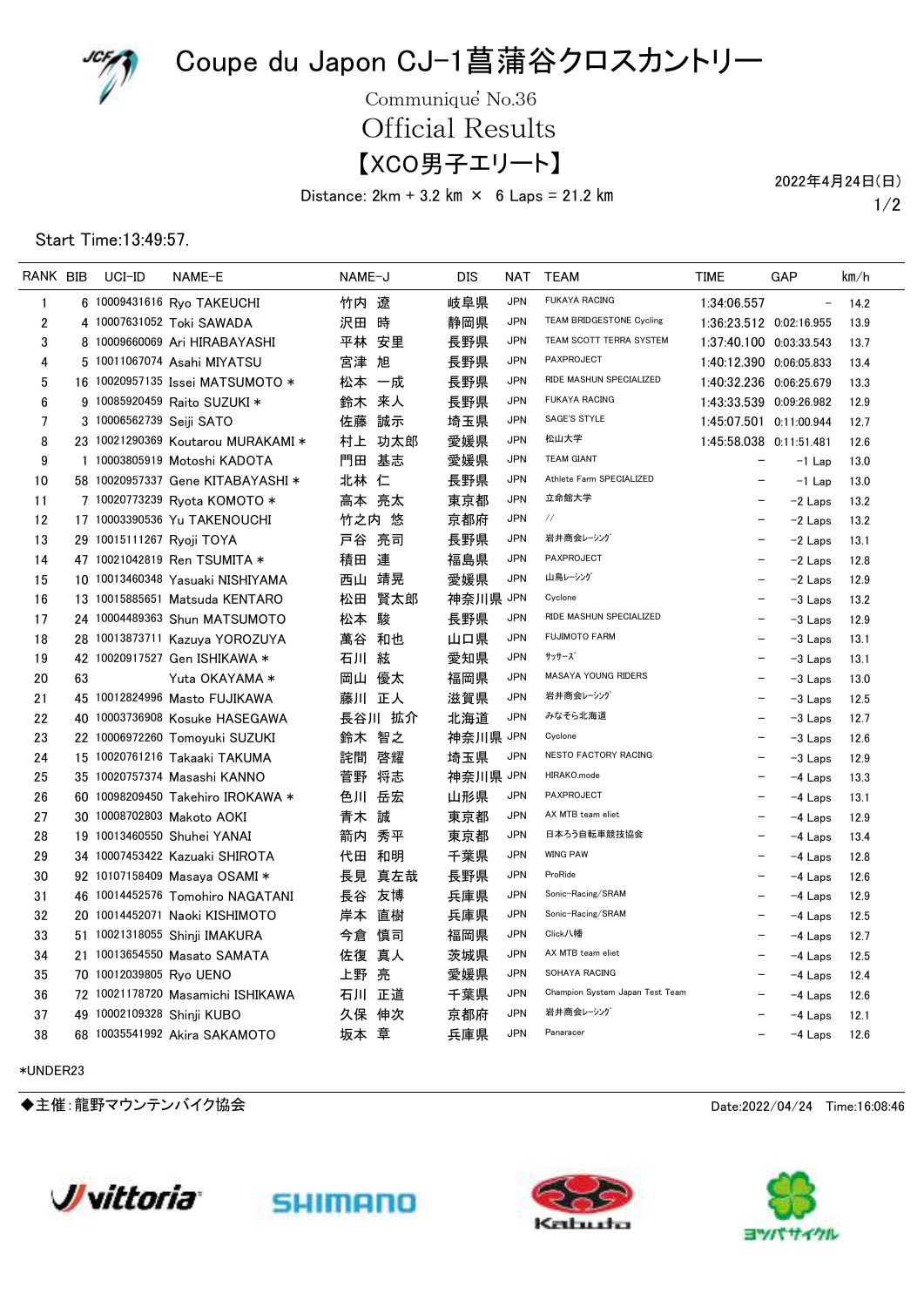

Communique<sup>'</sup> No.36

Official Results

【XCO男子エリート】

Distance:  $2km + 3.2 km \times 6$  Laps = 21.2 km

2/2 2022年4月24日(日)

#### Start Time:13:49:57.

| RANK BIB   |    | UCI-ID                     | NAME-E                            | NAME-J |    | DIS      | NAT        | <b>TEAM</b>              | <b>TIME</b>              | GAP |                          | km/h |
|------------|----|----------------------------|-----------------------------------|--------|----|----------|------------|--------------------------|--------------------------|-----|--------------------------|------|
| 39         |    |                            | 66 10015085504 Akira TABUCHI      | 田淵 昂   |    | 京都府      | <b>JPN</b> | Sonic-Racing/SRAM        | $\overline{\phantom{0}}$ |     | $-4$ Laps                | 12.3 |
| 40         |    |                            | 96 10020810625 Yuta SHIMIZU       | 清水     | 優汰 | 神奈川県 JPN |            | drawer THE CYCLING CLUB  |                          |     | -4 Laps                  | 12.2 |
| 41         |    |                            | 94 10020902268 Shun TAKAMURA      | 高村     | 駿  | 静岡県      | <b>JPN</b> | おされフィッシング                |                          |     | $-4$ Laps                | 12.3 |
| 42         |    |                            | 33 10015885752 Kenta SUZUKI       | 鈴木     | 謙太 | 静岡県      | <b>JPN</b> | カントリーモーニング               |                          |     | $-5$ Laps                | 15.3 |
| 43         |    |                            | 69 10081254254 Masahiro SUZUKI    | 鈴木 正広  |    | 愛媛県      | <b>JPN</b> | 愛媛MTB                    |                          |     | $-5$ Laps                | 14.8 |
| 44         |    |                            | 57 10093443316 Masahiro TANABE    | 田邊     | 昌宏 | 新潟県      | <b>JPN</b> | サガミレーシング                 |                          |     | $-5$ Laps                | 15.0 |
| 45         |    | 31 10109181665 Ikuto FUJII |                                   | 藤井 郁人  |    | 兵庫県      | <b>JPN</b> | Sonic-Racing/SRAM        |                          |     | $-5$ Laps                | 16.3 |
| 46         |    |                            | 73 10021516806 Kouta HARADA       | 原田     | 耕太 | 岐阜県      | <b>JPN</b> | <b>KYB Racing</b>        |                          |     | $-5$ Laps                | 15.3 |
| 47         |    |                            | 54 10021638660 Yusuke KINOSHITA * | 木下     | 雄介 | 大阪府      | <b>JPN</b> | チーム・ガチャピン                |                          |     | $-5$ Laps                | 16.1 |
| 48         |    |                            | 59 10012039195 Masanori KUNIYOSHI | 國吉     | 正紀 | 岐阜県      | <b>JPN</b> | <b>BRIDLER</b>           |                          |     | $-5$ Laps                | 15.4 |
| 49         |    |                            | 56 10006028330 Makoto OZONE       | 小曽根 誠  |    | 北海道      | <b>JPN</b> | ライトファクトリープロジェクト          |                          |     | $-5$ Laps                | 14.4 |
| 50         | 95 |                            | Ippei TAKAI                       | 高井 一平  |    | 兵庫県      | <b>JPN</b> | Sonic-Racing             |                          |     | $-5$ Laps                | 14.9 |
| 51         |    |                            | 71 10006027926 Yoshinori SUZUKI   | 鈴木     | 禄徳 | 千葉県      | <b>JPN</b> | PAXPROJECT               |                          |     | $-5$ Laps                | 13.9 |
| 52         |    |                            | 62 10014187646 Toui YOSHIMIZU     | 吉水 統威  |    | 滋賀県      | <b>JPN</b> | 岩井商会レーシング                |                          |     | $-5$ Laps                | 14.8 |
| 53         |    |                            | 55 10015085605 Hideki NOZAKI      | 野嵜     | 英樹 | 東京都      | JPN        | <b>RACING TORQUE</b>     |                          |     | -5 Laps                  | 14.4 |
| 54         |    |                            | 64 10021318863 Yusuke HASHIZUME   | 橋爪 佑輔  |    | 福岡県      | <b>JPN</b> | Team Sciroco             |                          |     | $-5$ Laps                | 14.0 |
| 55         |    |                            | 67 10115220422 Riku MIYAZAKI      | 宮崎     | 陸  | 兵庫県      | <b>JPN</b> | $B \cdot B \cdot Q$      |                          |     | $-5$ Laps                | 13.6 |
| 56         |    |                            | 37 10115220018 Atsushi KAWAHARA   | 河原 敦   |    | 兵庫県      | <b>JPN</b> | Sonic-Racing/SRAM        |                          |     | $-5$ Laps                | 14.2 |
| 57         |    |                            | 32 10012413253 Masaru OHASHI      | 大橋     | 優  | 奈良県      | <b>JPN</b> | TeamPoppo/なんちゃってバイカーズ    |                          |     | $-5$ Laps                | 13.6 |
| 58         |    |                            | 61 10096925515 Makoto OTA *       | 太田 真   |    | 神奈川県 JPN |            | Team轍屋                   |                          |     | $-5$ Laps                | 13.3 |
| 59         |    |                            | 44 10064352107 Takeshi SAIKI      | 佐伯     | 剛  | 東京都      | JPN        | SOHAYA RACING            |                          |     | $-5$ Laps                | 14.6 |
| 60         |    |                            | 52 10066424570 Junichi NOBUTA     | 信田     | 淳一 | 北海道      | <b>JPN</b> | 手稲山あずき倶楽部                |                          |     | $-5$ Laps                | 15.4 |
| 61         |    |                            | 53 10020872259 Satoshi NAKAYAMA   | 中山一    | 誠司 | 神奈川県 JPN |            | $B \cdot B \cdot Q$      |                          |     | $-5$ Laps                | 12.5 |
| 62         |    |                            | 38 10109717892 Naoto KATO         | 加藤     | 直仁 | 神奈川県 JPN |            | <b>TEAM NIPOPO</b>       |                          |     | $-5$ Laps                | 13.4 |
| 63         |    |                            | 48 10021196403 Go YAMADA          | 山田     | 豪  | 千葉県      | JPN        | RACING TORQUE            |                          |     | $-5$ Laps                | 13.0 |
| <b>DNF</b> |    |                            | 18 10011219143 Riki KITABAYASHI * | 北林     | 力  | 長野県      | <b>JPN</b> | Athlete Farm SPECIALIZED |                          |     | $\overline{\phantom{0}}$ |      |
| <b>DNF</b> |    |                            | 65 10115219715 Toru ARAZEKI       | 荒関     | 徹  | 北海道      | <b>JPN</b> | 44NORTH                  |                          |     |                          |      |
| <b>DNF</b> |    |                            | 93 10064326138 Tatsuumi SOEJIMA * | 副島     | 達海 | 大阪府      | <b>JPN</b> | 大阪産業大学                   |                          |     |                          |      |

Number of Starters: 66 Number of Finishers: 63 DNS: 0 DNF: 3 DSQ: 0

Commissaires Panel:

Pres. of the Commissaires Panel 浅田 裕美

\*UNDER23

◆主催:龍野マウンテンバイク協会 Date:2022/04/24 Time:16:08:46







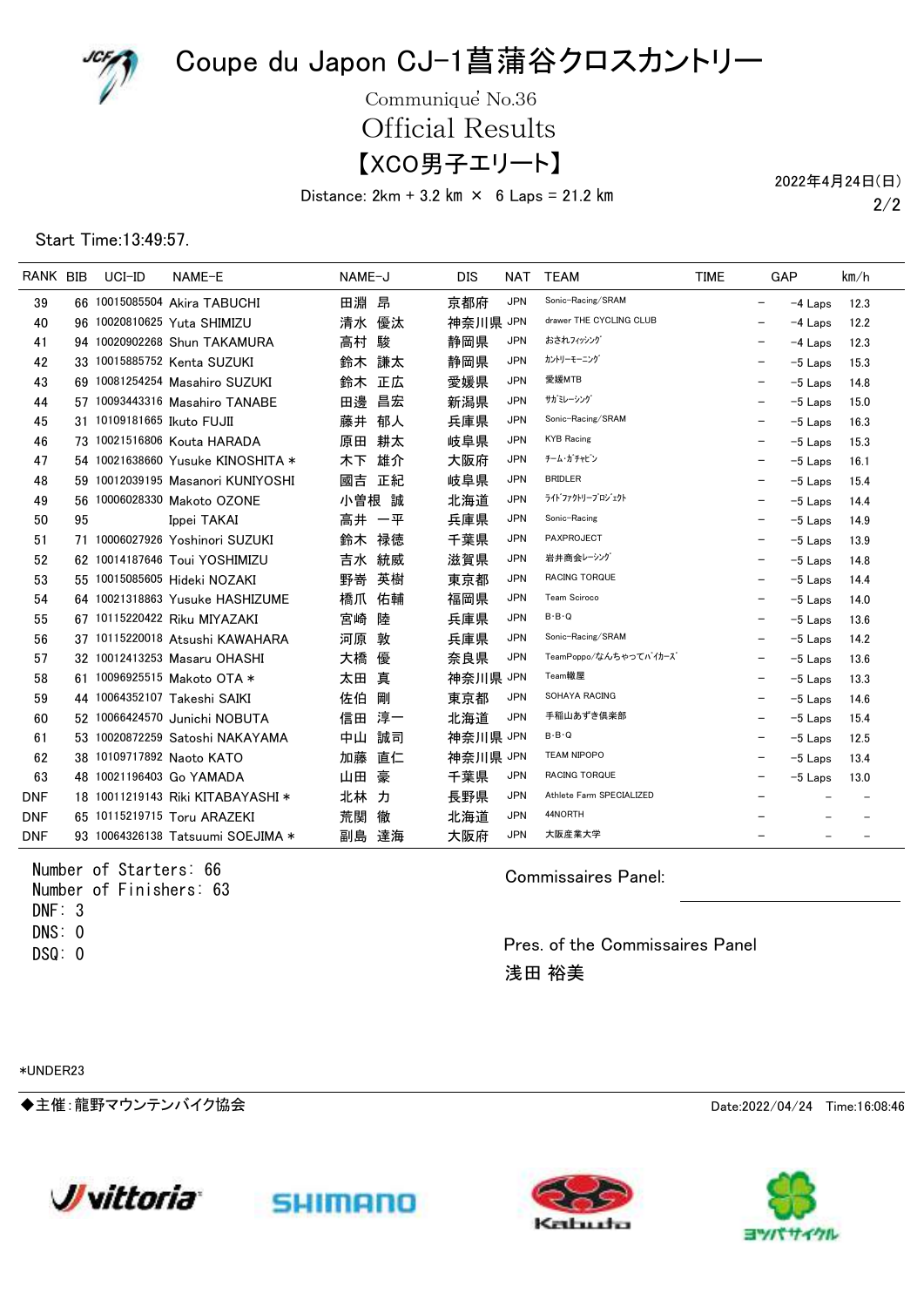

Communique<sup>'</sup> No.33

Official Results

### 【XCO女子エリート】

Distance:  $2km + 3.2 km \times 4$  Laps = 14.8 km

2022年4月24日(日)

1/1

Start Time:11:56:55.

| <b>RANK</b> | <b>BIB</b> | $UCI$ -ID | NAME-F                          | NAME-J   | DIS | NAT        | TEAM                            | TIME                     | GAP                      | km/h |
|-------------|------------|-----------|---------------------------------|----------|-----|------------|---------------------------------|--------------------------|--------------------------|------|
|             |            |           | 10021664225 Urara KAWAGUCHI *   | 川口 うらら   | 兵庫県 | <b>JPN</b> | 日本体育大学                          | 1:15:37.729              | $\overline{\phantom{0}}$ | 12.6 |
| າ           |            |           | 2 10083813034 Yuka YABUKI *     | 優夏<br>矢吹 | 東京都 | <b>JPN</b> | NESTO FACTORY RACING            | 1:21:42.602              | 0:06:04.873              | 11.7 |
| 3           |            |           | 9 10020952990 Akari KOBAYASHI * | 小林 あか里   | 長野県 | <b>JPN</b> | 弱虫ペダルサイクリングチーム                  |                          | 1:25:54.719 0:10:16.990  | 11.1 |
| 4           |            |           | 5 10011055556 Chie HIRATA       | 平田 千枝    | 奈良県 | <b>JPN</b> | Club La.sista Offroad Team Next |                          | -2 Laps                  | 10.1 |
|             | 10         |           | Sumie AOKI                      | 青木 寿美恵   | 東京都 | <b>JPN</b> | AX MTB team eliet               | $\overline{\phantom{m}}$ | -3 Laps                  | 13.6 |

Number of Starters: 5 Number of Finishers: 5 DNS: 0 DNF: 0

DSQ: 0

#### Commissaires Panel:

Pres. of the Commissaires Panel 浅田 裕美

\*UNDER23

◆主催:龍野マウンテンバイク協会 Date:2022/04/24 Time:13:29:06







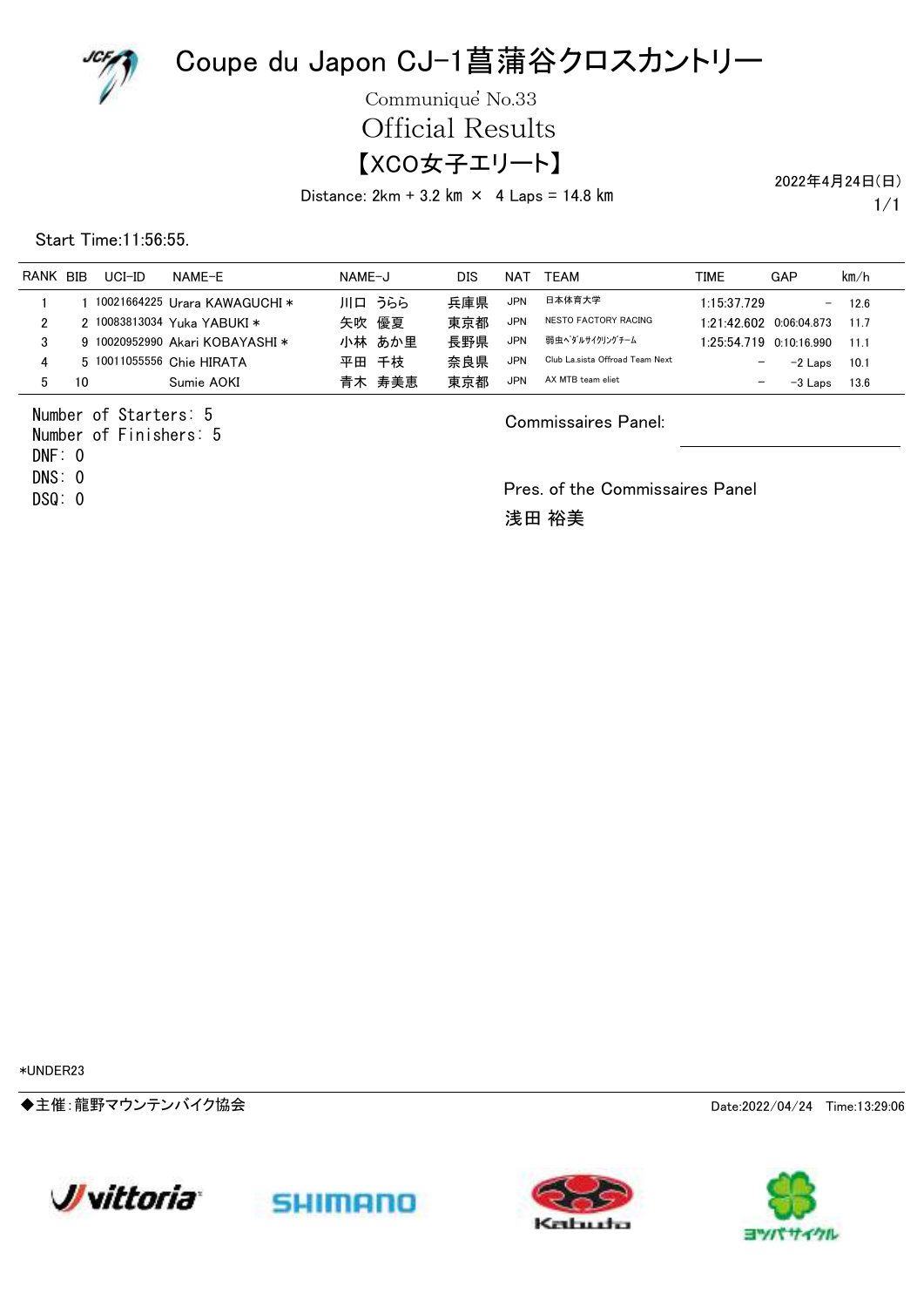

Communique<sup>'</sup> No.35

Official Results

### 【XCO男子ジュニア】

Distance:  $2km + 3.2 km \times 4$  Laps = 14.8 km

1/1 2022年4月24日(日)

Start Time:13:51:57.

| <b>RANK</b> | <b>BIB</b> | $UCI$ -ID | NAME-F                            | NAME-J   | DIS      | NAT        | <b>TEAM</b>      | TIME                     | GAP                       | km/h |
|-------------|------------|-----------|-----------------------------------|----------|----------|------------|------------------|--------------------------|---------------------------|------|
|             | 407        |           | Sho TAKAHASHI                     | 高橋 翔     | 東京都      | <b>JPN</b> | <b>Teens MAP</b> | 1:09:40.005              | $\overline{\phantom{0}}$  | 13.7 |
|             | 401        |           | 10021534889 Shingen YUNOKI        | 柚木 伸元    | 三重県      | <b>JPN</b> | ProRide          | 1:13:56.435              | 0:04:16.430               | 12.9 |
| 3           | 409        |           | Kosuke ENDO                       | 遠藤 紘介    | 岡山県      | <b>JPN</b> | Sonic-Racing     | 1:15:35.801              | 0.05:55.796               | 12.7 |
| 4           | 410        |           | Kota FURUE                        | 古江 昂太    | 北海道      | <b>JPN</b> | <b>TEAM BG8</b>  | 1:18:58.379              | 0.0918374                 | 12.1 |
| 5.          |            |           | 403 10115220523 Hiromasa KUSUNOKI | 皓雅<br>楠  | 宮崎県      | <b>JPN</b> | 都城工業自転車競技部       |                          | $1:23:28.153$ 0:13:48.148 | 11.5 |
| 6           | 404        |           | 10082132611 Svomi NAGANO          | 永野 昇海    | 神奈川県 JPN |            | イナーメ信濃山形         | $\qquad \qquad -$        | $-1$ Laps                 | 11.7 |
|             | 408        |           | Masaya EGOSHI                     | 柾也<br>江越 | 神奈川県 JPN |            | ProRide          | $\overline{\phantom{m}}$ | $-2$ Laps                 | 13.2 |

Number of Starters: 7 Number of Finishers: 7 DNS: 0 DNF: 0 DSQ: 0

Commissaires Panel:

Pres. of the Commissaires Panel 浅田 裕美

◆主催:龍野マウンテンバイク協会 Date:2022/04/24 Time:15:20:52







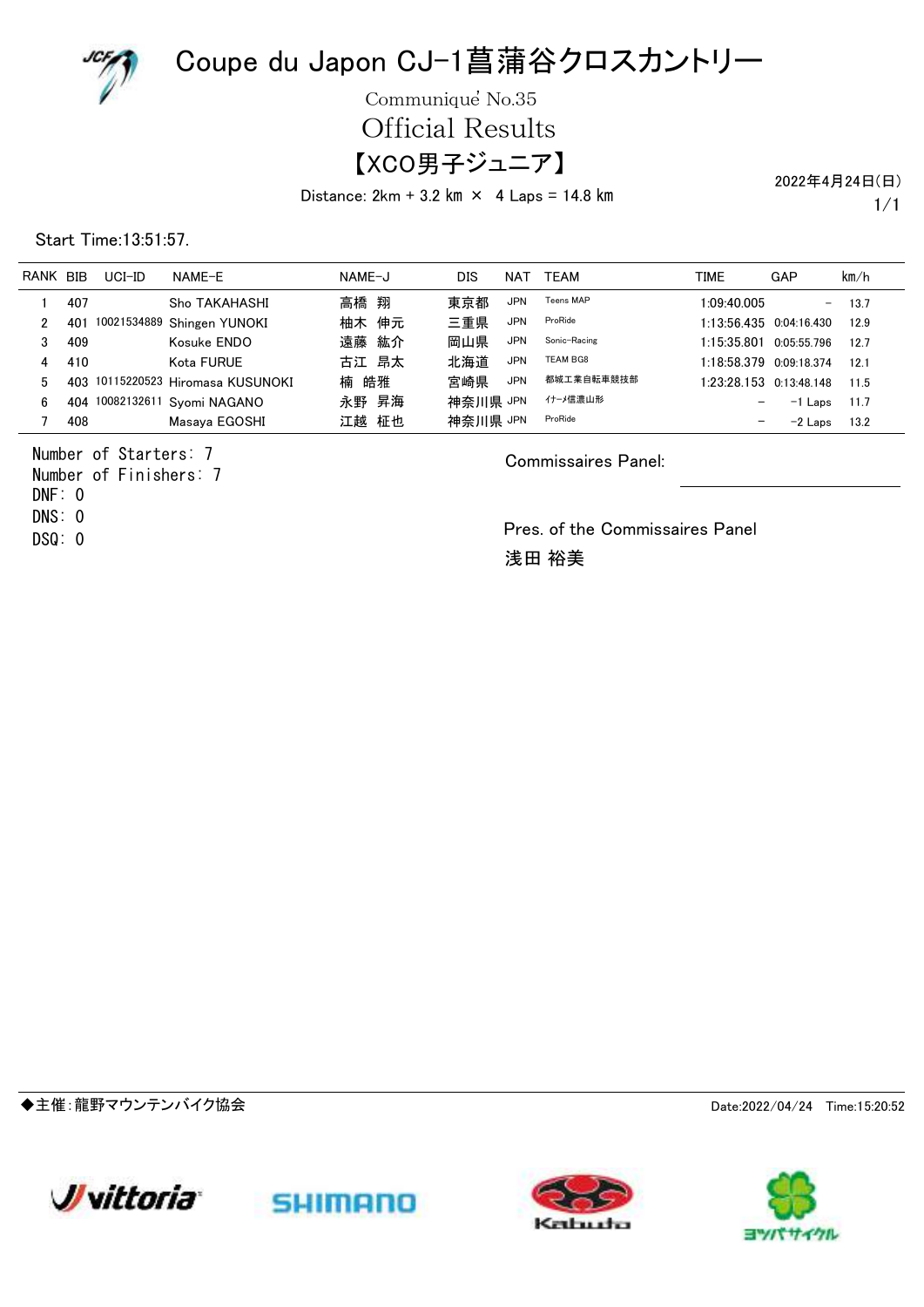

Communique No.34 revised

Official Results

【XCO男子マスターズ 】

Distance:  $2km + 3.2 km \times 4 Laps = 14.8 km$ 

1/2 2022年4月24日(日)

Start Time:11:54:55.

| RANK BIB                |     | JCF-ID  | NAME-E                | NAME-J    | DIS      | NAT        | <b>TEAM</b>                          | TIME                     | GAP                      | km/h |
|-------------------------|-----|---------|-----------------------|-----------|----------|------------|--------------------------------------|--------------------------|--------------------------|------|
| 1                       | 201 | 1300129 | Hirovuki OKAMOTO      | 岡本 紘幸     | 愛知県      | <b>JPN</b> | NESTO FACTORY RACING                 | 1:13:02.874              | $\overline{a}$           | 13.1 |
| $\overline{\mathbf{c}}$ | 208 | 1201572 | Kentaro YOSHIMOTO *   | 健太郎<br>吉元 | 愛知県      | <b>JPN</b> | チーム鳴木屋                               | 1:17:56.025 0:04:53.151  |                          | 12.3 |
| 3                       | 237 | 600340  | Yuta MIZUTANI         | 祐太<br>水谷  | 大阪府      | <b>JPN</b> | シマノトリンキング XC B                       | 1:18:45.509 0:05:42.635  |                          | 12.1 |
| 4                       | 203 | 200433  | Yoshikazu SAKAI **    | 酒居<br>良和  | 広島県      | <b>JPN</b> | マウンテン☆ポテト                            | 1:19:10.819 0:06:07.945  |                          | 12.1 |
| 5                       | 204 | 9800260 | Yoshinori KOBAYASHI * | 小林<br>義典  | 長野県      | <b>JPN</b> | Team Soleil悠                         | 1:21:31.335 0:08:28.461  |                          | 11.7 |
| 6                       | 213 | 200116  | Naova OHASHI **       | 大橋<br>尚哉  | 千葉県      | <b>JPN</b> | tours.net                            | 1:23:53.408 0:10:50.534  |                          | 11.4 |
| 7                       | 205 | 700328  | Masahito ARIMOCHI *** | 有持<br>真人  | 神奈川県 JPN |            | Team ARI                             | 1:24:44.581 0:11:41.707  |                          | 11.3 |
| 8                       | 207 | 9701499 | Yasuyuki SAWADA **    | 泰征<br>澤田  | 茨城県      | <b>JPN</b> | VOLCAオードビーBOMA                       | 1:25:27.625 0:12:24.751  |                          | 11.2 |
| 9                       | 233 | 9900511 | Keishiro YAMADA *     | 山田<br>敬士朗 | 福岡県      | <b>JPN</b> | TEAM Q-MAX                           | 1:25:37.632 0:12:34.758  |                          | 11.2 |
| 10                      | 239 | 800350  | Takahiro ODAJIMA **   | 小田島<br>貴弘 | 神奈川県 JPN |            | maillot SY-Nak                       | 1:28:25.562 0:15:22.688  |                          | 10.8 |
| 11                      | 231 | 9701299 | Kiyoshi FURUKOORI *   | 古郡<br>今日史 | 静岡県      | <b>JPN</b> | minzuuBike                           | 1:30:33.981 0:17:31.107  |                          | 10.6 |
| 12                      | 216 | 900485  | Manabu SHIOMI **      | 学<br>塩見   | 東京都      | <b>JPN</b> | B.B.Q Masters                        | $\overline{\phantom{0}}$ | $-1$ Lap                 | 11.2 |
| 13                      | 209 | 1800100 | Shuugo TABAYASHI **   | 田林<br>修吾  | 広島県      | <b>JPN</b> | マウンテン☆ポテト                            |                          | $-1$ Lap                 | 11.1 |
| 14                      | 224 | 200112  | Kenichi MASUDA ***    | 謙一<br>増田  | 東京都      | <b>JPN</b> | acu-power Racing Team                |                          | $-1$ Lap                 | 11.7 |
| 15                      | 223 | 401492  | Masashi TAKAHASHI **  | 雅志<br>高橋  | 愛媛県      | <b>JPN</b> | 山鳥レーシング                              | $\overline{\phantom{0}}$ | $-1$ Lap                 | 11.3 |
| 16                      | 253 | 200322  | Akihiko MARUHATA **   | 丸畑<br>明彦  | 大阪府      | <b>JPN</b> | カシャロ水曜夜練                             | $\overline{\phantom{0}}$ | $-2$ Laps                | 11.9 |
| 17                      | 225 | 1500170 | Shinji UCHINO **      | 内野<br>真治  | 東京都      | <b>JPN</b> | B.B.Q Masters                        |                          | $-2$ Laps                | 11.7 |
| 18                      | 236 | 1000829 | Yoshihiro KANKI *     | 神吉<br>好弘  | 福岡県      | <b>JPN</b> | Click八幡                              | $\overline{\phantom{0}}$ | $-2$ Laps                | 12.5 |
| 19                      | 226 | 1300261 | Masato NAKAZATO **    | 中里<br>成人  | 東京都      | <b>JPN</b> | B.B.Q Masters                        |                          | $-2$ Laps                | 11.3 |
| 20                      | 234 | 1501212 | Jin SHIMOMATSU *      | 下松<br>仁   | 東京都      | <b>JPN</b> | acu-power Racing Team                | $\overline{\phantom{0}}$ | $-2$ Laps                | 11.5 |
| 21                      | 229 | 1000125 | Kanji HASHIMOTO ***   | 寛二<br>橋本  | 岡山県      | <b>JPN</b> | チームダックスフント                           |                          | $-2$ Laps                | 11.1 |
| 22                      | 212 | 9800302 | Yoshihide MATSUO **   | 芳秀<br>松尾  | 広島県      | <b>JPN</b> | マウンテン☆ポテト                            |                          | $-2$ Laps                | 12.3 |
| 23                      | 249 | 1701933 | Hibiki KIMURA *       | 響<br>木村   | 千葉県      | <b>JPN</b> | B.B.Q Masters                        |                          | $-2$ Laps                | 11.0 |
| 24                      | 243 | 1900065 | Yasuhisa SAIMOTO *    | 康久<br>最本  | 広島県      | <b>JPN</b> | マウンテン☆ポテト                            |                          | $-2$ Laps                | 10.9 |
| 25                      | 245 | 300323  | Shiro IWAFUJI         | 岩藤<br>司朗  | 山口県      | <b>JPN</b> | <b>FUJIMOTO FARM</b>                 |                          | $-2$ Laps                | 11.6 |
| 26                      | 219 | 2000026 | Tomomi TODA **        | 智己<br>戸田  | 広島県      | <b>JPN</b> | マウンテン☆ポテト                            |                          | $-2$ Laps                | 10.6 |
| 27                      | 238 | 1101887 | Norio OKUMURA ***     | 憲央<br>奥村  | 奈良県      | <b>JPN</b> | Club La.sista Offroad Team Masters   | $\overline{\phantom{0}}$ | $-2$ Laps                | 10.6 |
| 28                      | 232 | 1702990 | Daisuke ARAKAWA *     | 大介<br>荒川  | 愛知県      | <b>JPN</b> | <b>TEAM GRM</b>                      |                          | $-3$ Laps                | 18.8 |
| 29                      | 250 | 2100604 | Tuyoshi NIHEI *       | 豪<br>二瓶   | 北海道      | <b>JPN</b> | ライトファクトリープロジェクト                      | $\overline{\phantom{0}}$ | $-3$ Laps                | 14.4 |
| 30                      | 248 | 2100132 | Yasutaka SAKAMOTO *   | 泰崇<br>坂本  | 福岡県      | <b>JPN</b> | Click八幡                              | $\overline{\phantom{0}}$ | $-3$ Laps                | 15.8 |
| 31                      | 251 | 890902  | Terutake UESAKA *     | 輝威<br>上阪  | 岐阜県      | <b>JPN</b> | 自転車のウエサカ Improve Your<br>Performance |                          | $-3$ Laps                | 13.7 |
| 32                      | 246 | 9702467 | Shigeki NISHIO *      | 西尾<br>滋記  | 香川県      | <b>JPN</b> | 山鳥レーシング                              | $\overline{\phantom{0}}$ | $-3$ Laps                | 14.4 |
| 33                      | 241 | 300585  | Hidetaka SAKATA **    | 秀貴<br>坂田  | 奈良県      | <b>JPN</b> | Club La.sista Offroad Team Masters   |                          | $-3$ Laps                | 13.6 |
| 34                      | 240 | 1800794 | Koichirou OKURA **    | 宏一郎<br>大倉 | 東京都      | <b>JPN</b> | AX MTB team                          | $\overline{\phantom{0}}$ | $-3$ Laps                | 12.4 |
| 35                      | 230 | 1175    | Masanori MATSUBARA ** | 正典<br>松原  | 大阪府      | <b>JPN</b> | チーム・ガチャピン                            |                          | $-3$ Laps                | 12.5 |
| 36                      | 242 | 1500405 | Tatsuro SHIMIZU **    | 辰朗<br>清水  | 山口県      | <b>JPN</b> | <b>FUJIMOTO FARM</b>                 |                          | $-3$ Laps                | 10.1 |
| <b>DNF</b>              | 235 | 1101885 | Kazuhiro TSURUTA **   | 和弘<br>鶴田  | 神奈川県 JPN |            | nobtec                               |                          |                          |      |
| <b>DNF</b>              | 244 | 1600368 | Nobuhiko HAYASHI **   | 延彦<br>林   | 奈良県      | <b>JPN</b> | Club La.sista Offroad Team Masters   | $\overline{\phantom{0}}$ | $\overline{\phantom{a}}$ |      |

\*40 \*\*50 \*\*\*60

◆主催:龍野マウンテンバイク協会 Date:2022/04/24 Time:14:33:33







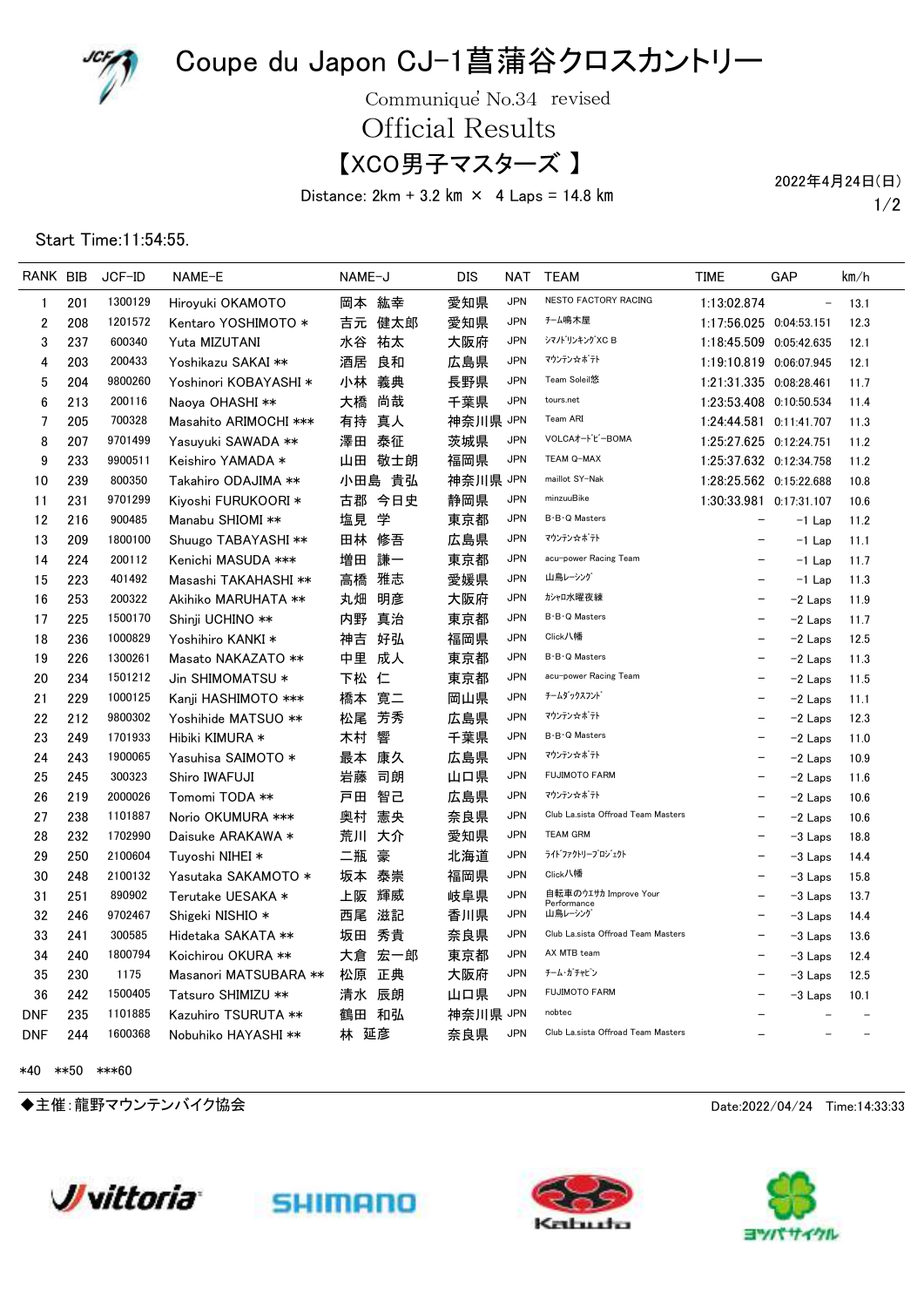

Communique No.34 revised

Official Results

### 【XCO男子マスターズ 】

Distance:  $2km + 3.2 km \times 4$  Laps = 14.8 km

2022年4月24日(日)

2/2

Start Time:11:54:55.

| RANK BIB   |     | JCF-ID  | NAME-E             | NAME-J | DIS | NAT        | TEAM                               | TIME | GAP                                                  | km/h                     |
|------------|-----|---------|--------------------|--------|-----|------------|------------------------------------|------|------------------------------------------------------|--------------------------|
| <b>DNS</b> | 206 | 1502703 | Yoshinari TAGA *   | 多賀 良成  | 滋賀県 | <b>JPN</b> | ダートピストンズ                           |      | $\overline{\phantom{m}}$<br>$\overline{\phantom{0}}$ | $\overline{\phantom{a}}$ |
| <b>DNS</b> | 247 | 1600035 | Naokazu MADOKORO * | 間所 尚和  | 大阪府 | <b>JPN</b> | <b>CHAMPIGNON et TETE RASEE</b>    |      | $\overline{\phantom{m}}$                             |                          |
| <b>DNS</b> | 252 | 9800678 | Yasuhiro NAKAI **  | 中井 康博  | 滋賀県 | <b>JPN</b> | Club La.sista Offroad Team Masters |      | $\overline{\phantom{0}}$                             | $\overline{\phantom{a}}$ |
|            |     |         |                    |        |     |            |                                    |      |                                                      |                          |

Number of Starters: 41 Number of Finishers: 36 DNF: 2

DNS: 3

DSQ: 0

Commissaires Panel:

Pres. of the Commissaires Panel 浅田 裕美

\*40 \*\*50 \*\*\*60

◆主催:龍野マウンテンバイク協会 Date:2022/04/24 Time:14:33:33







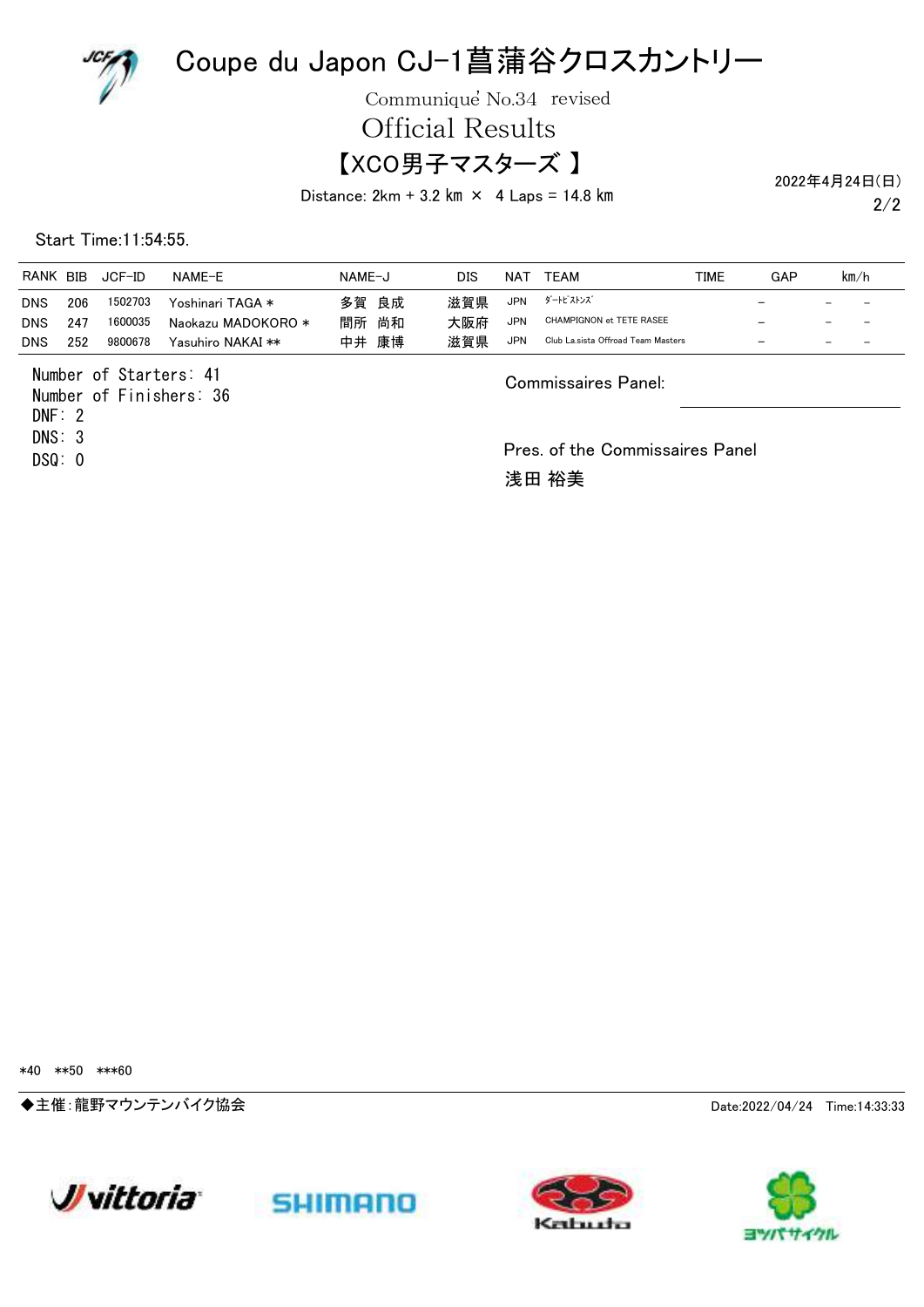

Communique<sup>'</sup> No.28

Official Results

### 【XCO女子マスターズ 】

Distance:  $2km + 3.2 km \times 2$  Laps = 8.4 km

2022年4月24日(日)

1/1

Start Time:9:13:55.

| <b>RANK</b> | BIB | JCF-ID | NAME-F                      | NAME-J | DIS | NAT        | TFAM            | TIME                     | GAP                      | km/h                     |
|-------------|-----|--------|-----------------------------|--------|-----|------------|-----------------|--------------------------|--------------------------|--------------------------|
|             | 201 |        | Masumi KOBAYASHI            | 小林 真清  | 長野県 | <b>JPN</b> | Team Soleil悠    | 1:00:28.000              | $-$                      | 9.53                     |
|             | 208 |        | Azuna SAMATA                | 佐復 亜都奈 | 茨城県 | <b>JPN</b> | AX MTB team     | $\overline{\phantom{m}}$ | $-1$ Lap                 | 7.37                     |
| <b>DNF</b>  | 207 |        | 10081256880 Sayuri NAKAGAWA | 中川 左裕里 | 愛媛県 | <b>JPN</b> | SOHAYA RACING   | $\overline{\phantom{m}}$ | $\overline{\phantom{0}}$ | $\overline{\phantom{a}}$ |
| <b>DNS</b>  | 209 |        | Kanako AYUZAWA              | 鮎澤 加奈子 | 東京都 | <b>JPN</b> | <b>TEAM GRM</b> | $\overline{\phantom{m}}$ |                          |                          |

Number of Starters: 4

Number of Finishers: 2 DNS: 1 DNF: 1 DSQ: 0

Commissaires Panel:

Pres. of the Commissaires Panel 浅田 裕美

◆主催:龍野マウンテンバイク協会 Date:2022/04/24 Time:10:35:44







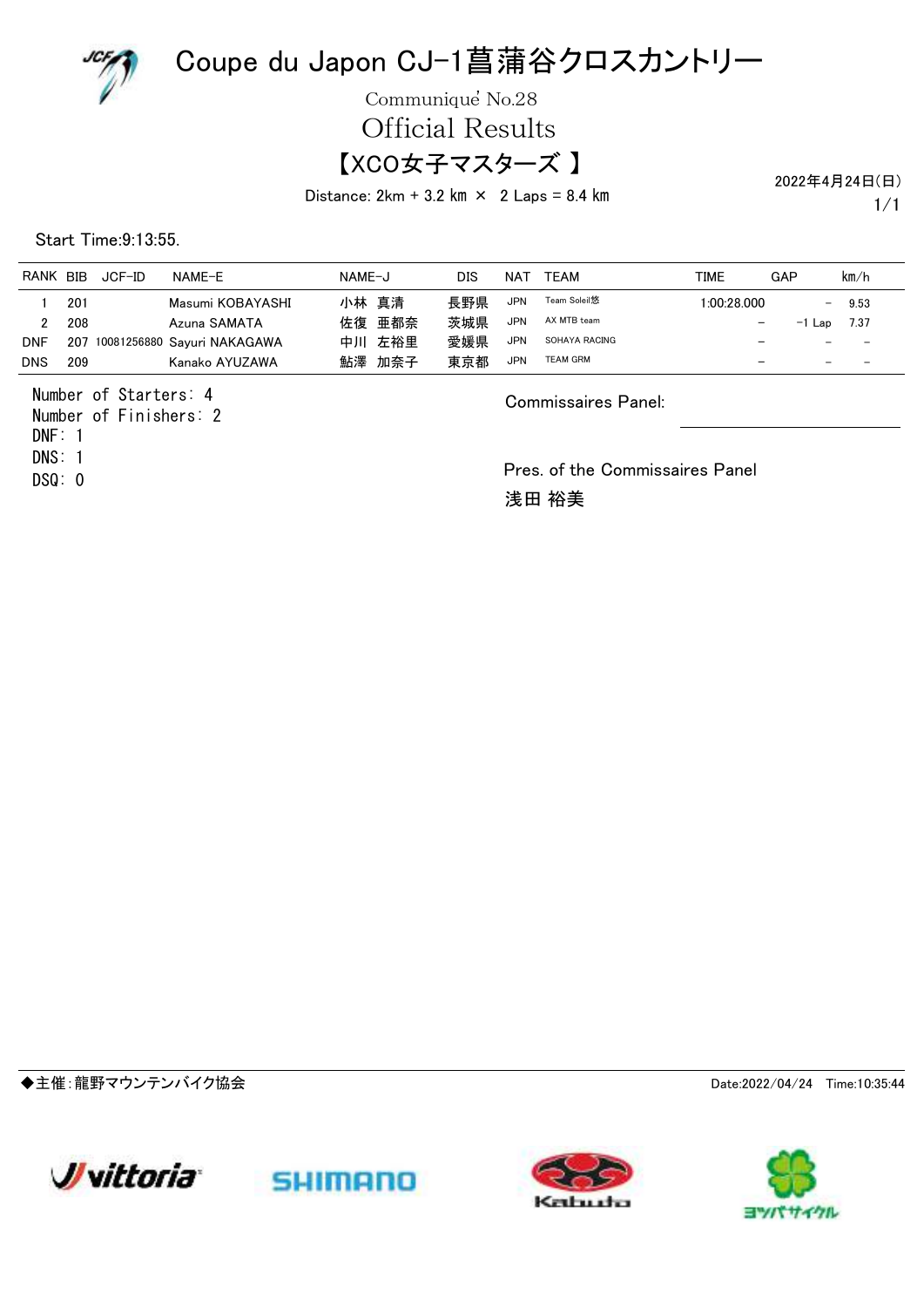

Communique<sup>'</sup> No.26 Official Results

【XCO男子ユース】

Distance:  $2km + 3.2 km \times 2 Laps = 8.4 km$ 

1/1 2022年4月24日(日)

#### Start Time:9:09:55.

| RANK BIB   |     | $JCF$ -ID | NAME-E           | NAME-J    | <b>DIS</b> | NAT        | <b>TEAM</b>                  | <b>TIME</b>             | GAP                      | km/h |
|------------|-----|-----------|------------------|-----------|------------|------------|------------------------------|-------------------------|--------------------------|------|
|            | 512 | 1902737   | Sora MATSUI      | 颯良<br>松井  | 大阪府        | <b>JPN</b> | Sonic-Racing                 | 0:37:04.416             | $\overline{\phantom{a}}$ | 15.5 |
| 2          | 507 | 1501301   | Kaiji MATSUYAMA  | 海司<br>松山  | 兵庫県        | <b>JPN</b> | Sonic-Racing                 | 0:38:03.650 0:00:59.234 |                          | 15.1 |
| 3          | 502 | 2000474   | Yuta UCHNO       | 内野<br>友太  | 熊本県        | <b>JPN</b> | Q-SHU UNION CJ UNIT          | 0:38:43.818 0:01:39.402 |                          | 14.8 |
| 4          | 503 | 2001837   | Hiroaki KAKIHARA | 垣原<br>弘明  | 東京都        | <b>JPN</b> | <b>RACING TORQUE</b>         | 0:39:46.048 0:02:41.632 |                          | 14.5 |
| 5          | 506 | 2001743   | Zenshin NOZAKI   | 野嵜<br>然新  | 東京都        | <b>JPN</b> | <b>RACING TORQUE</b>         | 0:41:00.128 0:03:55.712 |                          | 14.0 |
| 6          | 508 | 2000948   | Takumu AOKI      | 拓夢<br>青木  | 神奈川県 JPN   |            | Cyclone                      | 0:42:03.424 0:04:59.008 |                          | 13.7 |
|            | 505 | 1902630   | Aita YAMADA      | 山田 愛太     | 長野県        | <b>JPN</b> | ProRide                      | 0:42:20.449             | 0:05:16.033              | 13.6 |
| 8          | 510 | 2100728   | Yuhi SATO        | 佐藤<br>悠陽  | 長野県        | <b>JPN</b> | <b>Team Soleil悠</b>          | 0:42:45.972 0:05:41.556 |                          | 13.4 |
| 9          | 501 | 1900632   | Chihiro SAWAI    | 澤井<br>千洋  | 山梨県        | <b>JPN</b> | SNEL MOUNTAINBIKE TEAM       | 0:43:17.834 0:06:13.418 |                          | 13.3 |
| 10         | 515 | 2100513   | Yuki NAKASENDOU  | 中仙道<br>侑毅 | 埼玉県        | <b>JPN</b> | Dream Seeker ir, Racing Team | 0:44:34.482 0:07:30.066 |                          | 12.9 |
| 11         | 519 | 2200504   | Issei NOZAKI     | 野嵜<br>一晴  | 東京都        | <b>JPN</b> | <b>RACING TORQUE</b>         | 0:47:18.810 0:10:14.394 |                          | 12.1 |
| 12         | 517 | 2100615   | Yutarou MATUDA   | 優太朗<br>松田 | 千葉県        | <b>JPN</b> | Dream Seeker jr. Racing Team | 0:47:33.951             | 0:10:29.535              | 12.1 |
| 13         | 520 | 2200448   | Tessyo TAKAI     | 鉄生<br>高井  | 兵庫県        | <b>JPN</b> | Sonic-Racing                 | 0:50:36.017 0:13:31.601 |                          | 11.3 |
| 14         | 513 | 2100571   | Kakeru FURUKOORI | 古郡<br>馸   | 静岡県        | <b>JPN</b> | minzuuBike                   | 0:53:33.748 0:16:29.332 |                          | 10.7 |
| 15         | 518 | 2200184   | Ryousuke TANAKA  | 遼介<br>田中  | 岡山県        | <b>JPN</b> | チームダックスフント                   | 0:56:01.767 0:18:57.351 |                          | 10.2 |
| 16         | 509 | 2001747   | Rio YASUDA       | 保田<br>莉央  | 神奈川県       | JPN        | drawer THE CYCLING CLUB      | 0:59:32.945 0:22:28.529 |                          | 9.67 |
| 17         | 516 | 2101162   | Takaaki HONDA    | 琢晃<br>本田  | 京都府        | <b>JPN</b> | 矢島工務店                        | 0:59:49.918 0:22:45.502 |                          | 9.62 |
| <b>DNF</b> | 514 | 2100439   | Kazuki TANAKA    | 楓月<br>田中  | 岡山県        | <b>JPN</b> | チームダックスフント゛                  |                         |                          |      |
| <b>DNS</b> | 511 | 2100561   | Kenta MURAKAMI   | 健太<br>村上  | 愛媛県        | <b>JPN</b> | <b>SOHAYA RACING</b>         |                         |                          |      |

Number of Starters: 19 Number of Finishers: 17 DNS: 1 DNF: 1 DSQ: 0

Commissaires Panel:

Pres. of the Commissaires Panel 浅田 裕美

◆主催:龍野マウンテンバイク協会 Date:2022/04/24 Time:10:17:46







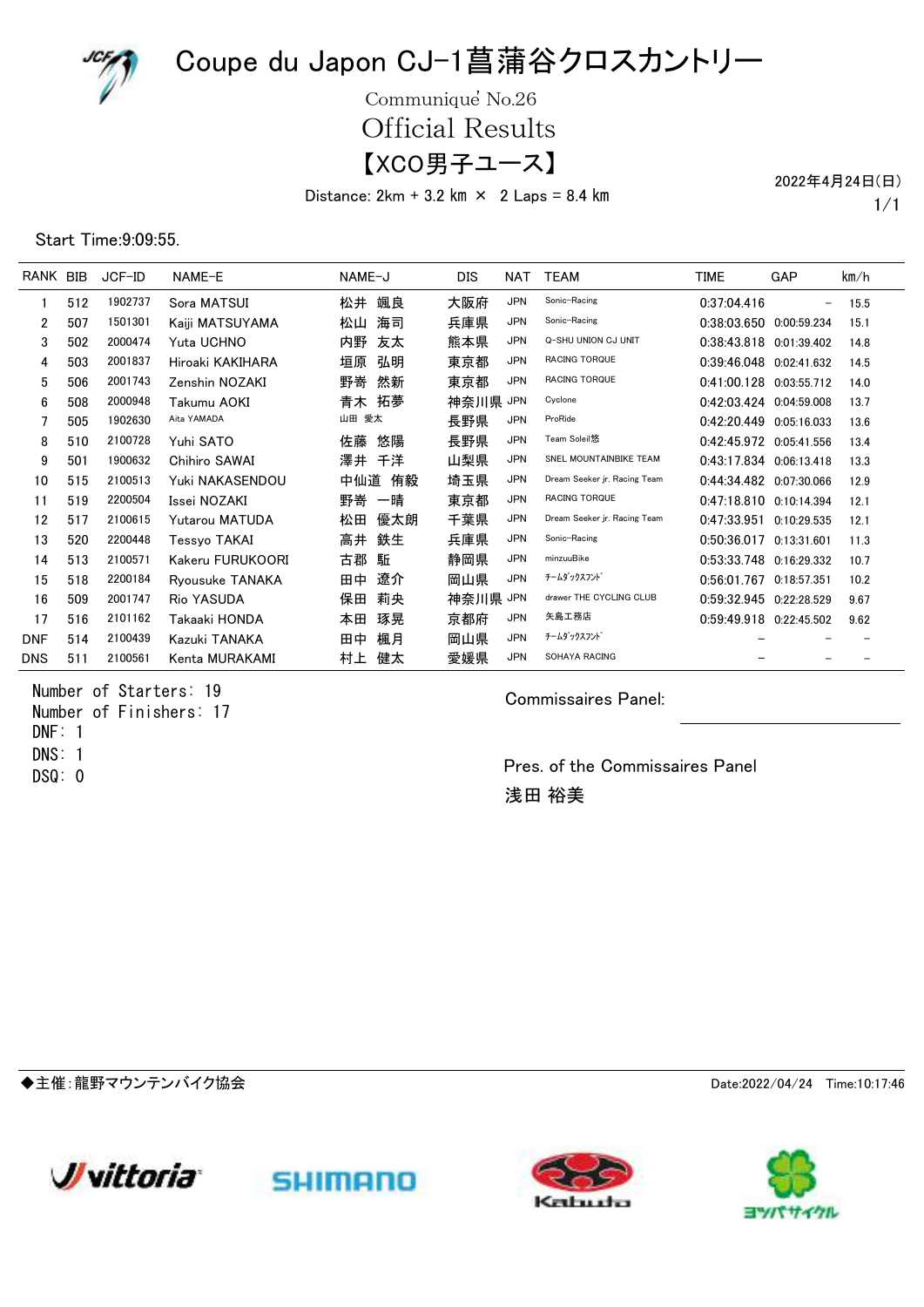

Communique<sup>'</sup> No.29

Official Results

#### 【XCO女子ユース】

2022年4月24日(日)

Distance:  $2km + 3.2 km \times 2 Laps = 8.4 km$ 

1/1

Start Time:9:13:55.

| <b>RANK</b> | <b>BIB</b> | JCF-ID  | NAME-F                    | NAME-J       | DIS | NA1        | TFAM                            | TIME                     | GAP                      | km/h              |
|-------------|------------|---------|---------------------------|--------------|-----|------------|---------------------------------|--------------------------|--------------------------|-------------------|
|             | 506        | 2102071 | Avaka HIYOSHI             | 日吉 彩華        | 愛知県 | <b>JPN</b> | LimitedTeam846まるいち              | 0:45:39.087              | $\overline{\phantom{0}}$ | 12.6              |
|             | 505        | 2200443 | Monikasakura SALAMONOWSKI | サラモノフスキ モニカ桜 | 愛媛県 | JPN        | RIDE ON MTB                     | 0:53:58.844              | 0.08:19.757              | 10.6              |
| <b>DNS</b>  | 501        | 2001832 | Nanami ISHIKAWA           | 七海<br>石川     | 千葉県 | JPN        | Champion System Japan Test Team | $\overline{\phantom{m}}$ | $\overline{\phantom{0}}$ | $\qquad \qquad -$ |
| <b>DNS</b>  | 507        | 2200692 | Ririne TSUNASHIMA         | 綱嶋 凛々音       | 長野県 | <b>JPN</b> | TEAM GRM                        | $\overline{\phantom{m}}$ | $\overline{\phantom{0}}$ |                   |

Number of Starters: 4

Number of Finishers: 2 DNS: 2  $DNF: 0$ 

DSQ: 0

Commissaires Panel:

Pres. of the Commissaires Panel 浅田 裕美

◆主催:龍野マウンテンバイク協会 Date:2022/04/24 Time:10:08:25







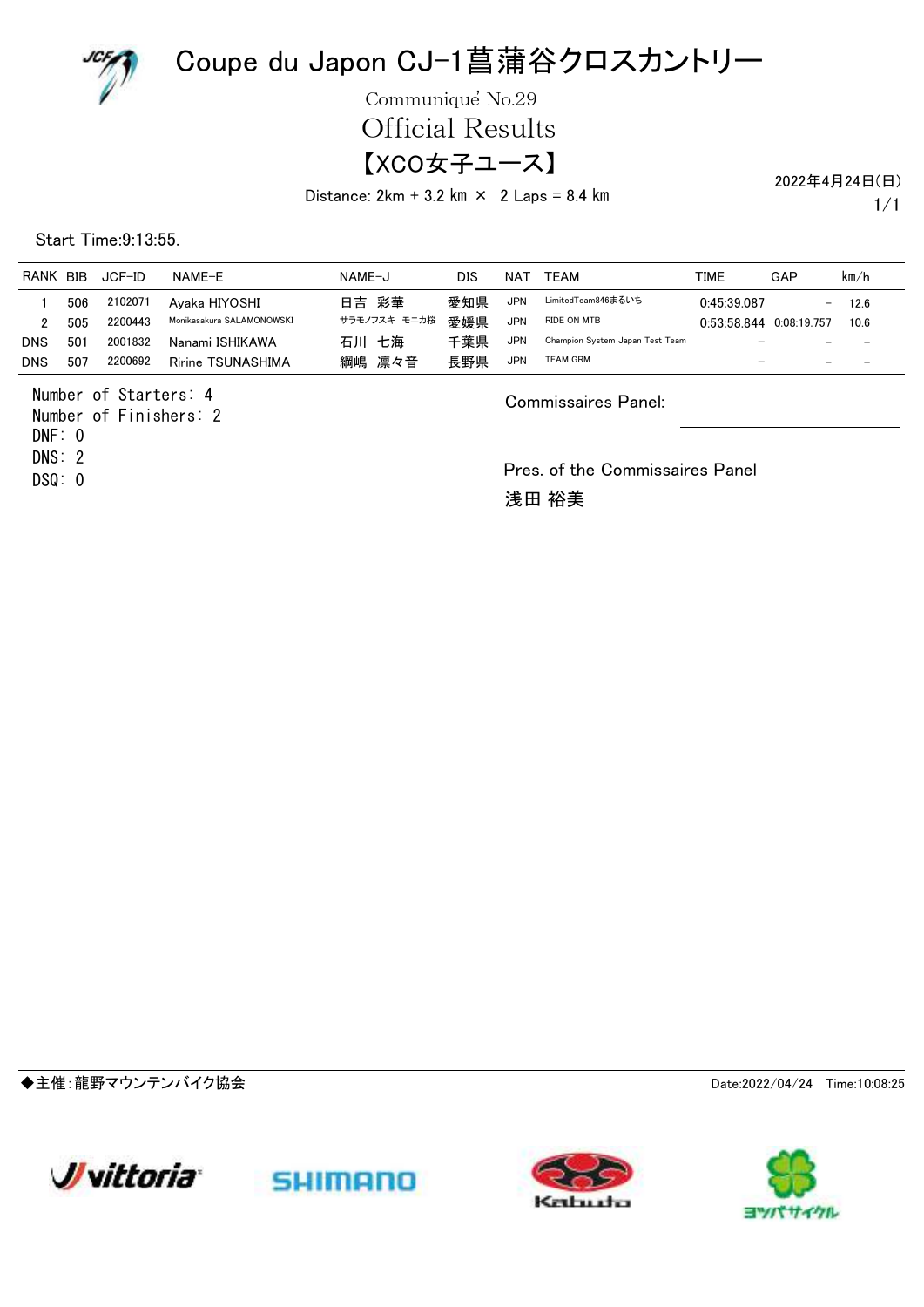

Communique<sup>'</sup> No.31

Official Results

【XCO男子アドバンス 】

Distance:  $2km + 3.2 km \times 3$  Laps = 11.6 km

1/1 2022年4月24日(日)

#### Start Time:10:14:55.

| RANK BIB   |     | $JCF$ -ID | NAME-E              | NAME-J   | DIS      | <b>NAT</b> | <b>TEAM</b>                     | <b>TIME</b>              | GAP      | km/h |
|------------|-----|-----------|---------------------|----------|----------|------------|---------------------------------|--------------------------|----------|------|
|            | 612 | 1600638   | Masahiro TOBISE     | 飛瀬 正博    | 福岡県      | <b>JPN</b> | Click八幡                         | 1:01:27.860              |          | 12.5 |
| 2          | 615 | 1602300   | Yutaka KUNII        | 豊<br>國井  | 福島県      | <b>JPN</b> | AX MTB team                     | 1:01:27.996 0:00:00.136  |          | 12.5 |
| 3          | 616 | 1700460   | Tomohito TATSUDA    | 智仁<br>立田 | 愛知県      | <b>JPN</b> | サッサーズ                           | 1:01:45.206 0:00:17.346  |          | 12.4 |
| 4          | 627 | 1401634   | <b>Ryuki TAMURA</b> | 田村<br>竜樹 | 栃木県      | <b>JPN</b> | tours.net                       | 1:01:45.305 0:00:17.445  |          | 12.4 |
| 5          | 611 | 1802694   | Takahito ZUSHI      | 隆仁<br>厨子 | 岡山県      | <b>JPN</b> | クラブ Paradiso                    | 1:03:17.320 0:01:49.460  |          | 12.1 |
| 6          | 605 | 1901155   | Yusaku NAGATA       | 優作<br>永田 | 愛知県      | <b>JPN</b> | SNG                             | 1:04:23.634 0:02:55.774  |          | 11.9 |
|            | 614 | 700221    | <b>Bungo SASAKI</b> | 佐々木 文吾   | 大阪府      | <b>JPN</b> | シマノドリンキング XC A                  | 1:04:23.764 0:02:55.904  |          | 11.9 |
| 8          | 620 | 1902493   | Teppei HAYASHI      | 哲平<br>林  | 福岡県      | <b>JPN</b> | Click八幡                         | 1:05:15.260 0:03:47.400  |          | 11.7 |
| 9          | 601 | 1100198   | Motonori IWASAKI    | 岩崎<br>基規 | 埼玉県      | <b>JPN</b> | AX MTB team                     | 1:05:19.031 0:03:51.171  |          | 11.7 |
| 10         | 602 | 400389    | Masahiro OHRUI      | 大類<br>正洋 | 愛知県      | <b>JPN</b> | <b>RACING TORQUE</b>            | 1:06:17.185 0:04:49.325  |          | 11.5 |
| 11         | 621 | 2100278   | Yasutoshi SHIJO     | 四條<br>安紀 | 静岡県      | <b>JPN</b> | minzuuBike                      | 1:07:17.433 0:05:49.573  |          | 11.4 |
| 12         | 617 | 210032    | Kouji NAKAGAWA      | 中川 浩二    | 愛媛県      | <b>JPN</b> | SOHAYA RACING                   | 1:08:06.962 0:06:39.102  |          | 11.2 |
| 13         | 624 | 2100772   | Havato SONODA       | 隼人<br>園田 | 神奈川県 JPN |            | Team轍屋                          | 1:09:07.217 0:07:39.357  |          | 11.1 |
| 14         | 619 | 1700459   | Katsuo IGARASHI     | 五十嵐 勝男   | 愛知県      | <b>JPN</b> | SNG                             | 1:11:22.774 0:09:54.914  |          | 10.7 |
| 15         | 613 | 297       | Toshivuki KINOSHITA | 聡之<br>木下 | 大阪府      | <b>JPN</b> | Limited Team 846                | 1:12:29.145 0:11:01.285  |          | 10.5 |
| 16         | 609 | 1502756   | Norihiko OKADA      | 紀彦<br>岡田 | 静岡県      | <b>JPN</b> | minzuuBike                      | 1:12:40.790 0:11:12.930  |          | 10.5 |
| 17         | 625 | 1300037   | Daisuke YAMANE      | 山根<br>大輔 | 高知県      | <b>JPN</b> | 高知CTC                           | 1:14:14.324 0:12:46.464  |          | 10.3 |
| 18         | 623 | 2100640   | Haruki KAWASAKI     | 温規<br>川崎 | 広島県      | <b>JPN</b> | Club La.sista Offroad Team Next |                          | $-1$ Lap | 9.03 |
| 19         | 610 | 1401802   | Hideki IKEGAME      | 池亀<br>英樹 | 神奈川県     | <b>JPN</b> | 日本ろう自転車競技協会                     | $\overline{\phantom{m}}$ | $-1$ Lap | 8.91 |
| 20         | 618 | 385       | Tetsuva ICHIKAWA    | 哲也<br>市川 | 広島県      | <b>JPN</b> | チームアウタートップ                      | $\overline{\phantom{m}}$ | $-1$ Lap | 8.78 |
| <b>DNS</b> | 622 | 1901996   | Ryugo ENDO          | 遠藤<br>立吾 | 静岡県      | <b>JPN</b> | お茶のカワサキ                         |                          |          |      |
| <b>DNS</b> | 626 | 1900479   | Hiromu SAWATARI     | 弘茂<br>澤渡 | 三重県      | <b>JPN</b> | drawer THE CYCLING CLUB         |                          |          |      |

Number of Starters: 22 Number of Finishers: 20 DNS: 2 DNF: 0 DSQ: 0

Commissaires Panel:

Pres. of the Commissaires Panel 浅田 裕美

◆主催:龍野マウンテンバイク協会 Date:2022/04/24 Time:11:34:13



sumann



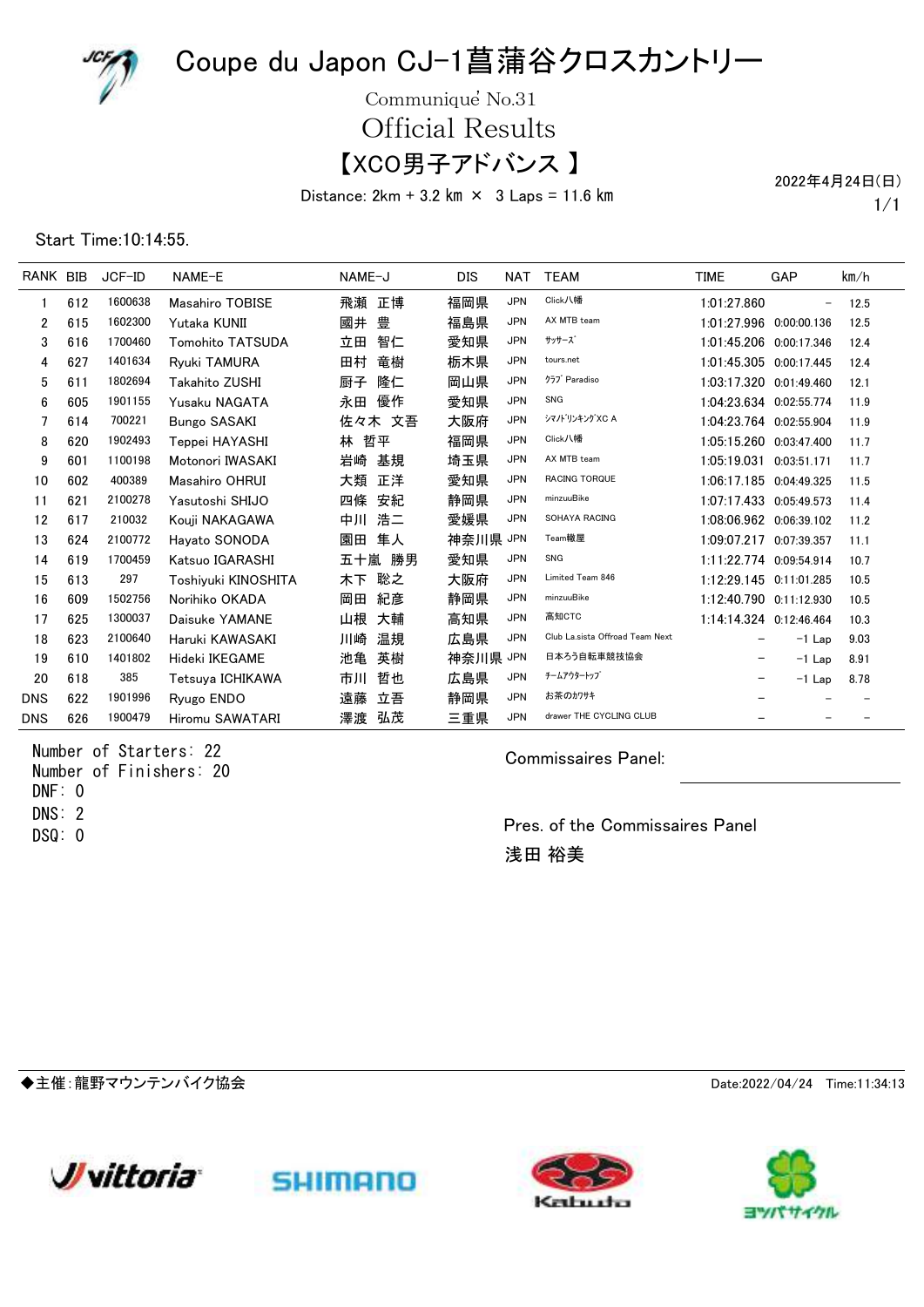

Communique<sup>'</sup> No.27

Official Results

【XCO男子チャレンジ 】

Distance:  $2km + 3.2 km \times 2$  Laps = 8.4 km

1/1 2022年4月24日(日)

#### Start Time:9:11:55.

| RANK BIB   |     | JCF-ID  | NAME-E                | NAME-J        | <b>DIS</b> | <b>NAT</b> | <b>TEAM</b>                     | <b>TIME</b>             | GAP | km/h |
|------------|-----|---------|-----------------------|---------------|------------|------------|---------------------------------|-------------------------|-----|------|
|            | 805 | 1702163 | Hiroya ASO            | 裕也<br>麻生      | 広島県        | <b>JPN</b> | マウンテン☆ポテト                       | 0:44:07.405             | -   | 13.0 |
| 2          | 810 | 2100431 | Yuji NEMOTO           | 悠司<br>根本      | 大阪府        | <b>JPN</b> | シマノドリンキング XC A                  | 0:44:10.460 0:00:03.055 |     | 13.0 |
| 3          | 824 | 100349  | Yuki MATSUDA          | 祐樹<br>松田      | 京都府        | <b>JPN</b> | 矢島工務店                           | 0:45:59.782 0:01:52.377 |     | 12.5 |
| 4          | 829 | 2200408 | <b>William TURNER</b> | TURNER WILLIA | 愛媛県        | <b>GBR</b> | SOHAYA RACING                   | 0:46:09.764 0:02:02.359 |     | 12.4 |
| 5          | 827 | 1702424 | Takuto KURODA         | 拓杜<br>黒田      | 大阪府        | <b>JPN</b> | シマノト <sup>・</sup> リンキング XC A    | 0:47:33.831 0:03:26.426 |     | 12.1 |
| 6          | 825 | 2200473 | Naoki HAYASHI         | 直樹<br>林       | 京都府        | <b>JPN</b> | 矢島工務店                           | 0:48:05.787 0:03:58.382 |     | 11.9 |
| 7          | 811 | 2101954 | Kouji CHOUJA          | 耕二<br>長者      | 愛媛県        | <b>JPN</b> | 東温MTB                           | 0:50:56.200 0:06:48.795 |     | 11.3 |
| 8          | 819 | 2000741 | Takumi MASUDA         | 拓三<br>増田      | 香川県        | <b>JPN</b> | SOHAYA RACING                   | 0.51:28.643 0.07:21.238 |     | 11.2 |
| 9          | 822 | 2200105 | Katsuyuki MIYAMA      | 克之<br>三山      | 広島県        | <b>JPN</b> | マウンテン☆ポテト                       | 0:55:04.763 0:10:57.358 |     | 10.4 |
| 10         | 818 | 1301618 | Kazuhiko TAKAHASHI    | 高橋<br>一彦      | 神奈川県 JPN   |            | <b>TEAM NIPOPO</b>              | 0:56:06.401 0:11:58.996 |     | 10.2 |
| 11         | 823 | 1147    | Akihiko SHIOTANI      | 塩谷<br>明彦      | 京都府        | <b>JPN</b> | 矢島工務店                           | 0:58:06.606 0:13:59.201 |     | 9.91 |
| 12         | 828 | 400074  | Masashi MATSUI        | 松井<br>正史      | 大阪府        | <b>JPN</b> | シマノドリンキング XC A                  | 0:58:50.000 0:14:42.595 |     | 9.79 |
| 13         | 826 | 2200475 | Yousuke TAKAGI        | 洋輔<br>高木      | 京都府        | <b>JPN</b> | 矢島工務店                           | 1:00:33.000 0:16:25.595 |     | 9.51 |
| 14         | 812 | 1600064 | Kozo KAWAKAMI         | 弘三<br>川上      | 静岡県        | <b>JPN</b> | <b>TEAM NIPOPO</b>              | 1:07:35.000 0:23:27.595 |     | 8.52 |
| 15         | 816 | 400688  | Takashi SAITO         | 斉藤<br>孝士      | 広島県        | <b>JPN</b> | チームアウタートップ                      | 1:09:45.000 0:25:37.595 |     | 8.26 |
| 16         | 817 | 1263    |                       | 内野<br>善文      | 山口県        | <b>JPN</b> | <b>MASAYA RACING</b>            | 1:10:38.000 0:26:30.595 |     | 8.15 |
| <b>DNF</b> | 814 | 1900081 | Manabu HIRAO          | 学<br>平尾       | 茨城県        | JPN        | Champion System Japan Test Team |                         |     |      |
| <b>DNS</b> | 802 | 2001728 | Takashi KARIYAMA      | 貴志<br>狩山      | 広島県        | <b>JPN</b> | チームアウタートップ                      |                         |     |      |
| <b>DNS</b> | 813 | 2100149 | Yasutoshi TANIMURA    | 康寿<br>谷村      | 福岡県        | <b>JPN</b> | Click八幡                         |                         |     |      |
| <b>DNS</b> | 815 | 9900387 | Masashi SEKIGUCHI     | 関口<br>正志      | 兵庫県        | <b>JPN</b> | 限界よろしく                          |                         |     |      |
| <b>DNS</b> | 820 | 8801288 | Taiki MURAKAMI        | 太基<br>村上      | 広島県        | <b>JPN</b> | TTcHalleng                      |                         |     |      |
| <b>DNS</b> | 821 | 1703258 | Itsushi KYUMA         | 逸志<br>久馬      | 京都府        | <b>JPN</b> | 今日も押しますs                        |                         |     |      |
| <b>DNS</b> | 830 | 2000243 | Hiroki INOUE          | 浩基<br>井上      | 福岡県        | <b>JPN</b> | Click八幡                         |                         |     |      |

Number of Starters: 23 Number of Finishers: 17 DNS: 5 DNF: 1 DSQ: 0

Commissaires Panel:

Pres. of the Commissaires Panel 浅田 裕美

◆主催:龍野マウンテンバイク協会 Date:2022/04/24 Time:10:42:36







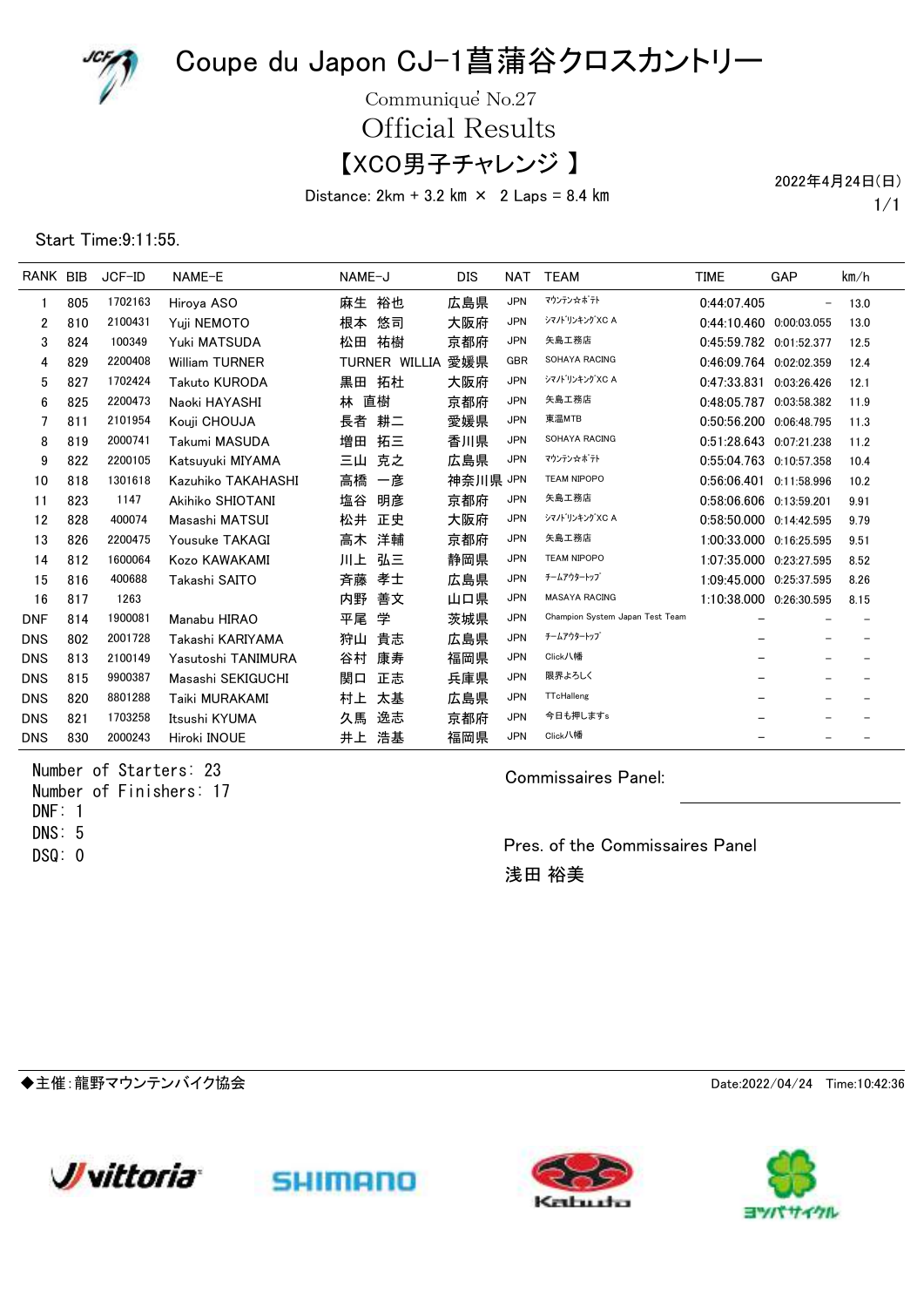

Communique<sup>'</sup> No. 5

Official Results

【XCC男子エリート】

Distance: 2.00 km  $\times$  2 Laps = 4.00 km

1/1 2022年4月23日(土)

#### Start Time:14:09:55.

| RANK BIB       | UCI-ID                     | NAME-E                             | NAME-J |     | <b>DIS</b> | NAT        | <b>TEAM</b>                     | <b>TIME</b>                 | GAP                      | km/h |
|----------------|----------------------------|------------------------------------|--------|-----|------------|------------|---------------------------------|-----------------------------|--------------------------|------|
| 1              |                            | 6 10009431616 Rvo TAKEUCHI         | 竹内     | 潦   | 岐阜県        | <b>JPN</b> | <b>FUKAYA RACING</b>            | 0:14:49.060                 | $\overline{\phantom{a}}$ | 16.2 |
| $\overline{c}$ |                            | 4 10007631052 Toki SAWADA          | 沢田     | 時   | 静岡県        | <b>JPN</b> | <b>TEAM BRIDGESTONE Cycling</b> | 0:15:03.779 0:00:14.719     |                          | 15.9 |
| 3              |                            | 8 10009660069 Ari HIRABAYASHI      | 平林     | 安里  | 長野県        | <b>JPN</b> | TEAM SCOTT TERRA SYSTEM         | 0:15:04.938 0:00:15.878     |                          | 15.9 |
| 4              |                            | 5 10011067074 Asahi MIYATSU        | 宮津     | 旭   | 長野県        | <b>JPN</b> | PAXPROJECT                      | 0.15.12.836 0.00.23.776     |                          | 15.8 |
| 5              |                            | 16 10020957135 Issei MATSUMOTO *   | 松本     | 一成  | 長野県        | <b>JPN</b> | RIDE MASHUN SPECIALIZED         | 0:15:48.414 0:00:59.354     |                          | 15.2 |
| 6              |                            | 9 10085920459 Raito SUZUKI *       | 鈴木     | 来人  | 長野県        | JPN        | <b>FUKAYA RACING</b>            | $0:16:08.508$ $0:01:19.448$ |                          | 14.8 |
| 7              |                            | 13 10015885651 Matsuda KENTARO     | 松田     | 腎太郎 | 神奈川県 JPN   |            | Cyclone                         | 0:16:35.703 0:01:46.643     |                          | 14.4 |
| 8              |                            | 23 10021290369 Koutarou MURAKAMI * | 村上     | 功太郎 | 愛媛県        | JPN        | 松山大学                            | 0.16:38.981 0.01:49.921     |                          | 14.4 |
| 9              |                            | 15 10020761216 Takaaki TAKUMA      | 詫間     | 啓耀  | 埼玉県        | <b>JPN</b> | <b>NESTO FACTORY RACING</b>     | 0.16:39.938 0.01:50.878     |                          | 14.4 |
| 10             | 3 10006562739 Seiji SATO   |                                    | 佐藤     | 誠示  | 埼玉県        | JPN        | SAGE'S STYLE                    | 0.16.40.379 0.01.51.319     |                          | 14.4 |
| 11             |                            | 7 10020773239 Ryota KOMOTO *       | 高本     | 亮太  | 東京都        | <b>JPN</b> | 立命館大学                           | 0:16:59.026 0:02:09.966     |                          | 14.1 |
| 12             |                            | 10 10013460348 Yasuaki NISHIYAMA   | 西山     | 靖晃  | 愛媛県        | <b>JPN</b> | 山鳥レーシング                         | 0:17:02.089 0:02:13.029     |                          | 14.1 |
| 13             |                            | 10003805919 Motoshi KADOTA         | 門田     | 基志  | 愛媛県        | <b>JPN</b> | <b>TEAM GIANT</b>               | 0:17:09.406 0:02:20.346     |                          | 14.0 |
| 14             |                            | 22 10006972260 Tomoyuki SUZUKI     | 鈴木     | 智之  | 神奈川県 JPN   |            | Cyclone                         | 0:17:23.425 0:02:34.365     |                          | 13.8 |
| 15             |                            | 24 10004489363 Shun MATSUMOTO      | 松本     | 駿   | 長野県        | <b>JPN</b> | RIDE MASHUN SPECIALIZED         | 0:17:32.115 0:02:43.055     |                          | 13.6 |
| 16             |                            | 17 10003390536 Yu TAKENOUCHI       | 竹之内    | 悠   | 京都府        | <b>JPN</b> | $\frac{1}{2}$                   | 0:17:56.337 0:03:07.277     |                          | 13.4 |
| 17             |                            | 30 10008702803 Makoto AOKI         | 青木     | 誠   | 東京都        | <b>JPN</b> | AX MTB team eliet               | 0.18.07.747 0.03.18.687     |                          | 13.2 |
| 18             |                            | 20 10014452071 Naoki KISHIMOTO     | 岸本     | 直樹  | 兵庫県        | <b>JPN</b> | Sonic-Racing/SRAM               | 0:18:17.306 0:03:28.246     |                          | 13.1 |
| 19             |                            | 19 10013460550 Shuhei YANAI        | 箭内     | 秀平  | 東京都        | <b>JPN</b> | 日本ろう自転車競技協会                     | 0.18.20.918 0.03:31.858     |                          | 13.1 |
| 20             | 31 10109181665 Ikuto FUJII |                                    | 藤井     | 郁人  | 兵庫県        | <b>JPN</b> | Sonic-Racing/SRAM               | 0.19.01.999 0.04.12.939     |                          | 12.6 |
| 21             |                            | 21 10013654550 Masato SAMATA       | 佐復     | 真人  | 茨城県        | <b>JPN</b> | AX MTB team eliet               | 0:19:30.157 0:04:41.097     |                          | 12.3 |
| <b>DNS</b>     |                            | 18 10011219143 Riki KITABAYASHI *  | 北林     | 力   | 長野県        | <b>JPN</b> | Athlete Farm SPECIALIZED        |                             |                          |      |
| <b>DNS</b>     |                            | 28 10013873711 Kazuya YOROZUYA     | 萬谷     | 和也  | 山口県        | <b>JPN</b> | <b>FUJIMOTO FARM</b>            |                             |                          |      |
| <b>DNS</b>     |                            | 29 10015111267 Ryoji TOYA          | 戸谷     | 亮司  | 長野県        | <b>JPN</b> | 岩井商会レーシング                       |                             |                          |      |

Number of Starters: 24 Number of Finishers: 21 DNS: 3 DNF: 0 DSQ: 0

Commissaires Panel:

Pres. of the Commissaires Panel 浅田 裕美

\*UNDER23

◆主催:龍野マウンテンバイク協会 Date:2022/04/23 Time:14:51:29







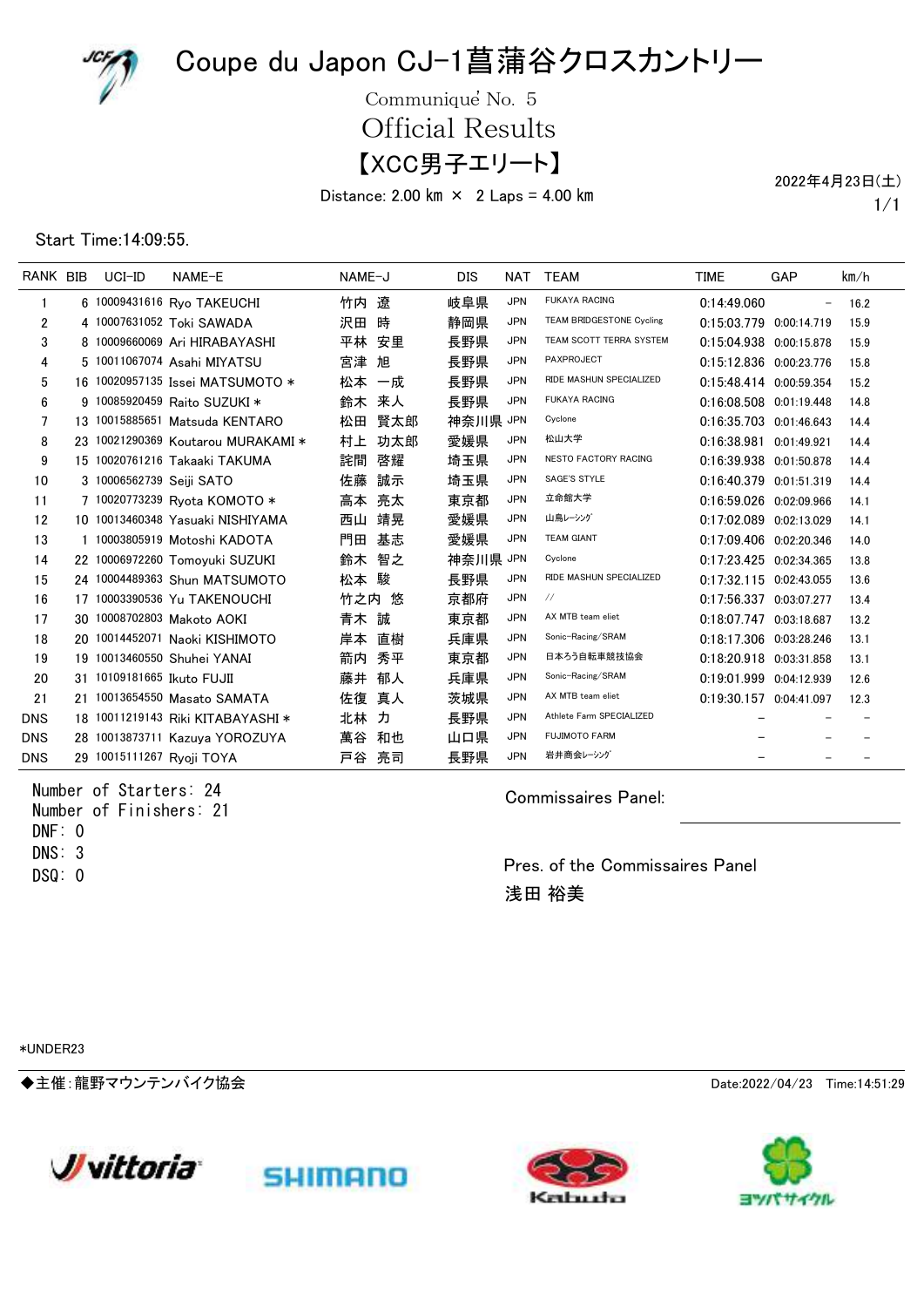

Communique<sup>'</sup> No. 6

Official Results

### 【XCC女子エリート】

Distance: 2.00 km  $\times$  2 Laps = 4.00 km

1/1 2022年4月23日(土)

Start Time:14:09:55.

| RANK       | <b>BIB</b> | $UCI$ -ID | NAME-E            | NAME-J | DIS | NAT        | TFAM                            | TIME        | GAP                      | km/h                     |
|------------|------------|-----------|-------------------|--------|-----|------------|---------------------------------|-------------|--------------------------|--------------------------|
|            |            | 1600532   | Urara KAWAGUCHI * | 川口 うらら | 兵庫県 | <b>JPN</b> | 日本体育大学                          | 0.17.49.483 | $\qquad \qquad -$        | 13.4                     |
| 2          | 9          | 1500621   | Akari KOBAYASHI * | 小林 あか里 | 長野県 | <b>JPN</b> | 弱虫ペダルサイクリングチーム                  | 0:18:38.894 | 0.00149411               | 12.9                     |
| <b>DNS</b> |            | 1801272   | Yuka YABUKI *     | 矢吹 優夏  | 東京都 | <b>JPN</b> | NESTO FACTORY RACING            |             |                          |                          |
| <b>DNS</b> | 5          | 1402307   | Chie HIRATA       | 平田 千枝  | 奈良県 | <b>JPN</b> | Club La.sista Offroad Team Next |             | $\overline{\phantom{m}}$ | $\overline{\phantom{a}}$ |
| <b>DNS</b> | 10         | 1802615   | Sumie AOKI        | 青木 寿美恵 | 東京都 | <b>JPN</b> | AX MTB team eliet               |             | $\overline{\phantom{0}}$ | $\overline{\phantom{a}}$ |

Number of Starters: 5 Number of Finishers: 2 DNS: 3 DNF: 0

DSQ: 0

Commissaires Panel:

Pres. of the Commissaires Panel 浅田 裕美

\*UNDER23

◆主催:龍野マウンテンバイク協会 Date:2022/04/23 Time:14:51:55